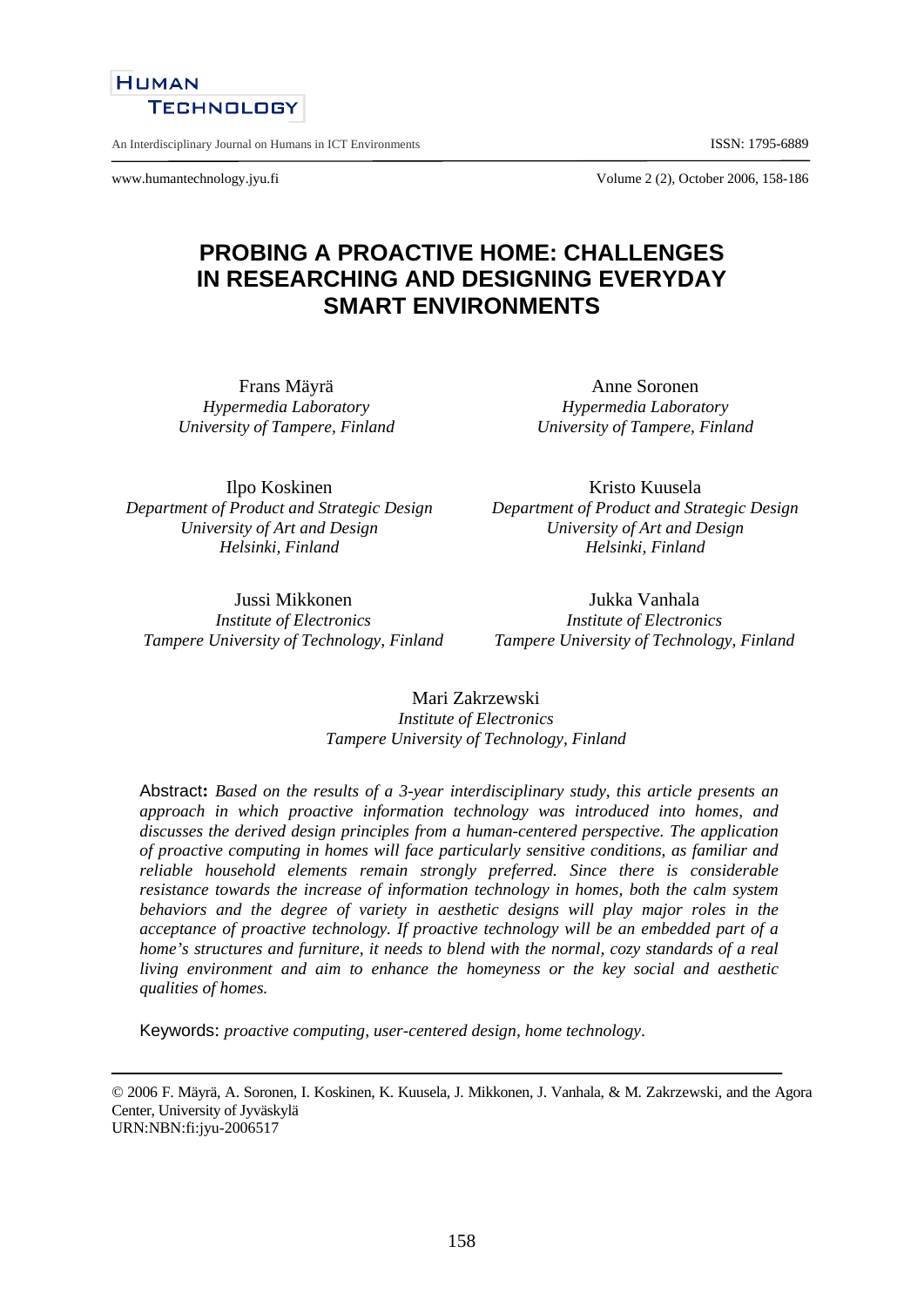### **INTRODUCTION: CHANGING ECOLOGIES IN HOMES**

*In a way, it could be a quite nice idea that there would be coffee ready and waiting when you wake up, or if the lights would be automatically switched on. But on the other hand, there is a certain enjoyment in doing it yourself: closing the curtains, lowering the Venetian blinds, and switching off all the contraptions. And, in a way, when you think about it, I have no need for any*   $change. (M, 35<sup>1</sup>)$ 

Modern homes are becoming increasingly laden with various technologies, ranging from new-generation kitchen utensils and domestic appliances to home computers, digital televisions, and wireless media servers. The sales of consumer electronics in industrialized countries like the USA appear to rise to record heights every year (Consumer Electronics Association [CEA], 2006.). One vision of the future repeatedly evoked by the electronics industry is the creation of the *smart home,* a new kind of technologically enhanced living environment. Yet, there are different versions of what "smartness" means in this context, depending upon whom you ask. Planning a home around a complex entertainment center may represent smart for some, whereas others emphasize home security systems, or even more ambitious home automation solutions, where numerous home elements, such a lighting, door locks, or window shades, are programmed to behave in certain ways.

Home automation is not near reality in most homes, not even in the highly technological West. Additionally, there is also some resistance towards the whole idea, as the quote above from one individual from our study illustrates. One can question whether there exists an actual need for which a smart home (as it is currently marketed) would be a solution. Perhaps, therefore, the issue should be approached from a different angle. It appears that we already are living in relationship with various devices and technologies, and our living is influenced by them even while we make decisions and apply these technologies in ways that shape their value and usefulness to us. These kinds of interdependent connections, and the networks they form, can be conceptualized as *ecologies*. While ecology is traditionally defined as a study of organisms and their environments, this concept has revealed its usefulness beyond the field of biology to encompass other entities and their environments, such as community ecologies, information ecologies, and media ecologies, among others. For example, Nardi and O'Day (1999, p. 49) define information ecology as "a system of people, practices, values, and technologies in a particular local environment." They emphasize that, when studying information ecologies, the spotlight is not so much on the technology as it is on human activities that are served by the technology.

 One of the main conclusions from our research is that because the relationship between humans and their technology is complex, we need to develop a multidisciplinary approach to study our increasingly intensive and intimate relationship with technology. It is insufficient to regard the people who are adopting or rejecting new technologies as just passive consumers, since their attitudes and practices have a powerful effect on the success or failure of particular devices or services. It also would be a failure to overlook the important ways in which the design, distribution, and marketing of new technologies are affecting the relationship between the humans and the technology. As research and development practices become more closely informed by user studies, the clear-cut separation and opposition of the realm of production from that of consumption is no longer necessarily valid. For example, assuming that producer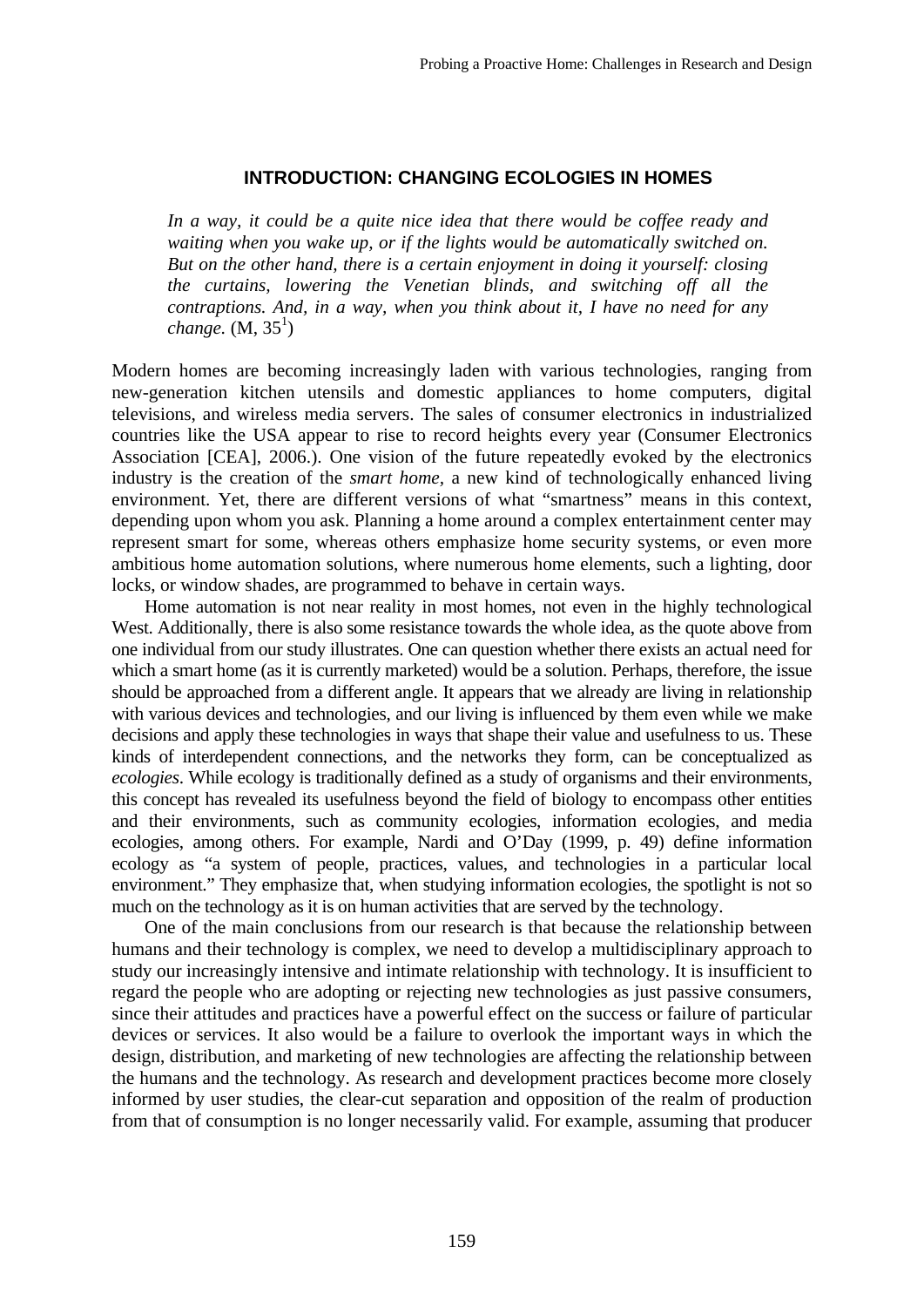roles are distinctive from consumer roles might have been appropriate for an industrial society, but as much of modern production involves designing information systems and media content that is collaboratively produced, involving networks of people in various roles, the opposition between consumer and producer does not stay as clear. As participation and interaction are becoming the new standard of design, there is an increasing need for evolving further the practices for codesign and coproduction, where users and designers are conceiving and developing new concepts and products in a more collaborative and interactive manner.

 The starting point of our research was the need to provide a human-centered view on the development of proactive technologies for homes. *Proactive technology* is related to a particular information-technology-industry-driven vision of the future, where omnipresent computing, sensors, and other technologies have been developed to the point where they anticipate our needs and act on our behalf (Tennenhouse, 2000; Want, Pering, & Tennenhouse, 2003). There are obvious commercial reasons for companies like Intel and IBM to focus on such a processor-saturated view of the future. But when such views are raised to the agendas of researchers and developers, these visions also may carry some selfrealizing power. It was our aim to confront the concept of proactive computing, adapt it to concrete local environments in real homes, and thereby produce a better understanding about the related acceptability, usability, and feasibility issues should such technologies indeed be adopted and installed in homes. In this way, our research is both a contribution to the critical studies of science and technology, as well as a call for more ethical and sustainable ways of developing new home technologies.

 Actually, certain reasons exist for why we might have need for such technologies in the future. Some claim that the aging of population will necessitate the development of smart home environments (e.g., Baillie & Schatz, 2006; Dewsbury, Taylor, & Edge, 2001). However, as we argued in our book, *The Metamorphosis of Home* (Mäyrä & Koskinen, 2005), there are serious ethical considerations that must be taken into account if human contact, independence, and autonomy are becoming replaced by proactive technologies, as compared to assistive technologies, where humans themselves take actions with the help of technology. We claim that the perhaps most crucial need for proactive technologies in homes will be related to the information ecologies themselves and with their evolution. It is already becoming an observable reality and common problem that the omnipresent media and communication technologies also create stress and increase the complexity of life rather than just help us to cope (Edmunds & Morris, 2000). As information network connections become more prevalent in such ubiquitous devices such as televisions, stereo systems, and games consoles, as well as in mobile phones and cars, there also will be a related surge in e-mail, instant messaging, and other communications, much of it likely unsolicited (spam) or otherwise undesirable. As a result, the overall cognitive load on individuals must be taken into account in every context. Essentially, our information ecologies are rapidly becoming over-saturated or even polluted by nonessential information (Koski, 2001), and perhaps most needed will be proactive technologies to control and supervise all the other technologies that are fighting for our limited time and attention. Thus, one of our directives for proactive home technology design was that, if adopted, these technologies should enhance the homeyness of homes: to support and protect those qualities that are central for people in their homes, including peace, relaxation, intimate human relationships, and shelter from the pressures of modern life.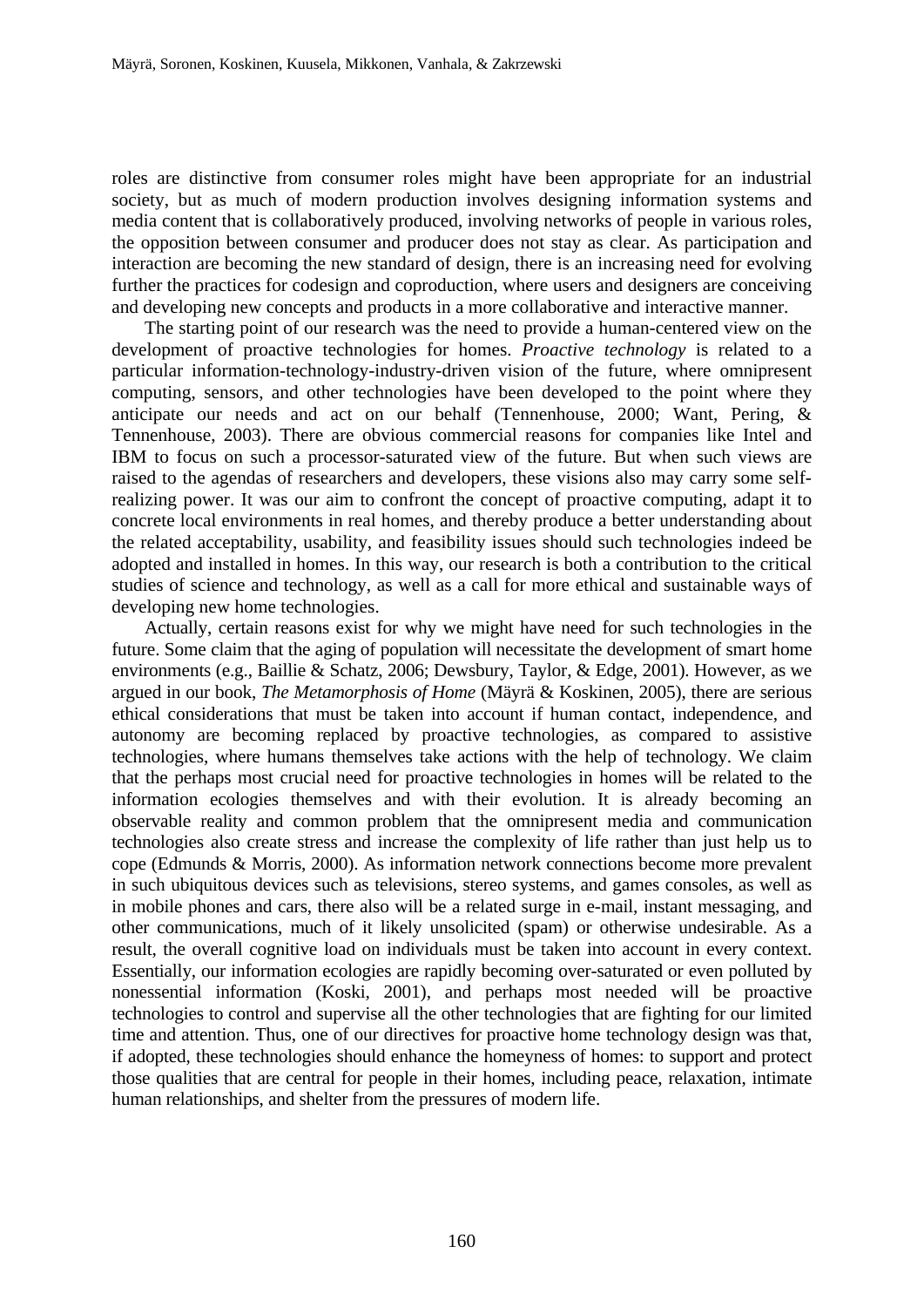This article will seek preliminary answers to questions such as what design principles should be established for how proactive technologies are built and implemented in future homes and how can we develop a human-centered methodology for researching a technology that has not yet been fully implemented by industry or adopted into use. In our case, researchers with backgrounds in electronic engineering, sociology, the humanities, and industrial design collaborated in studying the multidimensional issues related to the changing user cultures and design challenges in the context of home technology development. Since our approach involved interventions within real homes (we introduced a prototype design of new home elements into existing home ecologies), our approach is in many ways similar to action research. In an early work, Robert N. Rapaport (1970, p. 499) claimed that *action research* "aims to contribute *both* to the practical concerns of people in an immediate problematic situation, and to the goals of social science by joint collaboration within a mutually acceptable ethical framework" (italics in the original).

 There are numerous practical issues related to the approach we adopted that will be discuss below. In a wider perspective, however, our research was designed to combine all three key knowledge interests identified by Habermas (1968/2004) in his *Knowledge and Human Interests*:

- technological (providing solutions for new and innovative uses of the potentials of emerging technologies)
- hermeneutical (aiming at mutual understanding)
- critical (aiming at the disclosure of errors in our systems).

In our research, this wide coverage of interests was only achievable with the help of broadbased interdisciplinary collaboration. As a result, while experimental designs and technologies were innovated, social and cultural studies into the significance of home were conducted.

 Our research project was titled "Living in Metamorphosis: Control and Awareness in a Proactive Home Environment" ("Morphome" for short), and it was devised and carried out in close collaboration among three Finnish universities: the University of Tampere, the Technical University of Tampere, and the University of Art and Design in Helsinki. The project's original research question focused on investigating how distributed, nonintrusive technological access and input could be designed and implemented so that it facilitates adaptive control and awareness in a proactive home environment. But as the work progressed, we gradually moved into defining some key design principles for developing proactive technologies that we felt are appropriate for and acceptable in domestic environments by actual occupants, yet are also interesting in design research terms. The methodological challenge remained a constant concern as we approached the issue of engaging the human-centered research of future home technologies.

 Some previous research offered models for the main alternative directions into studying smart homes (see Edwards & Grinter, 2001; Harper, 2003; Intille, 2002). The key issues relate to the role of control and how the human agency is being defined within the human–smart home relationship. Therefore, it's important to define whether, in this heart of the home automation,

- 1. the user is in control, in which most tasks are consciously triggered;
- 2. the home (technology) is in control, in which most tasks are automatic;
- 3. learning models are applied, in which either the user is adapting to the principles of the environment or the environment learns from and adapts to the user.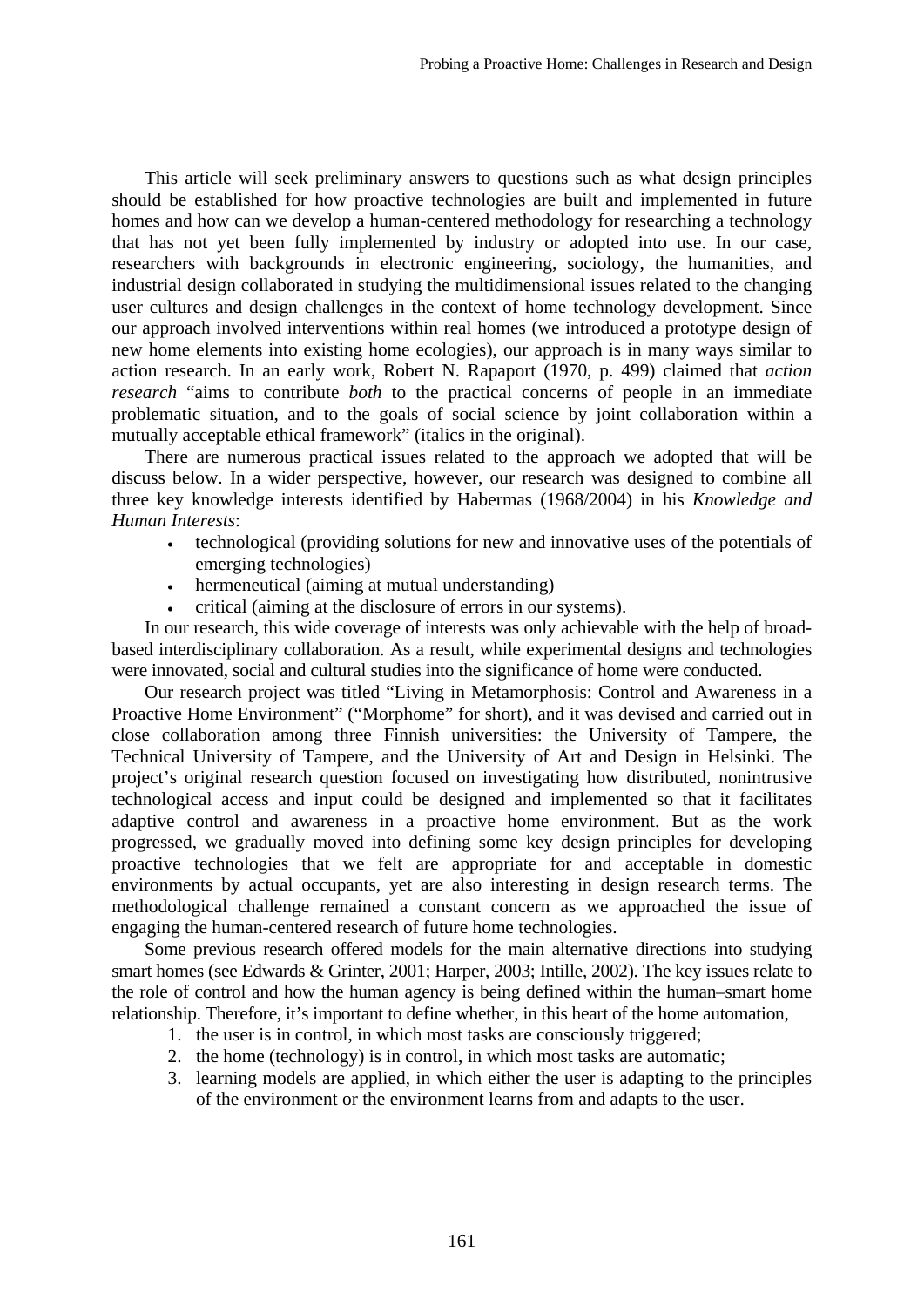It should be noted that all of these relationships are reciprocal, and highlight the symbiotic relationship humans have with their environments. Yet, we were not only following the line of study of "situated actions" (Suchman, 1987), but also were looking into technologically codetermined actions and relationships within situations in which the technology itself starts to exhibit adaptive, reactive, and proactive ("intelligent") traits.

 We will first discuss our methodology, and how it was implemented in the various phases of research. Then we present our derived results. Finally, we discuss the lessons learned from the entire 3-year research process.

### **THE INTERDISCIPLINARY METHODOLOGY**

We have mentioned briefly the overall interdisciplinary character of our research, and how it intersects and combines the human sciences (hypermedia research), design research (industrial design), and personal electronics (research into information technology). Since the phenomenon of powerful and intelligent computing technologies cohabiting homes with human occupants is still mostly futuristic, our approach could not focus solely on a methodology that describes and analyzes existing user behavior. Still, the research group wanted to understand how the functioning of proactive or somehow autonomous technologies would be experienced and approached by informants as a part of their actual living environments. As a result, our research required implementation of some kind of prototype systems, at least up to the point where an experience of "intelligent-like" features would be achieved. In the design research field, this approach is called *experience prototyping*, which means researching the user's reactions to representations that are devised to convey a sense of what it might be like to engage with future, not-yet-existing technologies, services or environments (Buchenau & Suri, 2000).

 We posit our work at the cross-section of three perspectives, where practical, applied, and theoretical interests take the form of three intersecting viewpoints: technology-potential oriented, human-interest oriented, and design-research oriented. The research also was divisible into different phases or dimensions in terms of its application and implementation. Thus, the descriptive phase of a user study aimed to gather information that would help us define how our informants understand "home" in the first place, and what their relationship is to technology within the home. From an applied angle, the results of the user study then were used as background research to guide the design principles for use scenarios or prototypes that were created and tested in the subsequent phases of the research. We used both *scenario studies*, where possible use situations of proactive home technologies were illustrated for and discussed with our informants, and *prototype studies,* which required construction of functional implementations. The prototype studies consisted of research into technologies and design approaches suitable for researching proactive technologies in homes. We concluded the research process with another user study in which the user informants interacted within a home environment modified by our prototype design. The hermeneutic circle was closed with the analysis of the results from the prototype study that provided inspiration and data for new designs, prototypes, and user studies.

 The data gathered in the user studies have been analyzed in a qualitative way. The aim has been to understand the diverse elements affecting people's attitudes toward proactive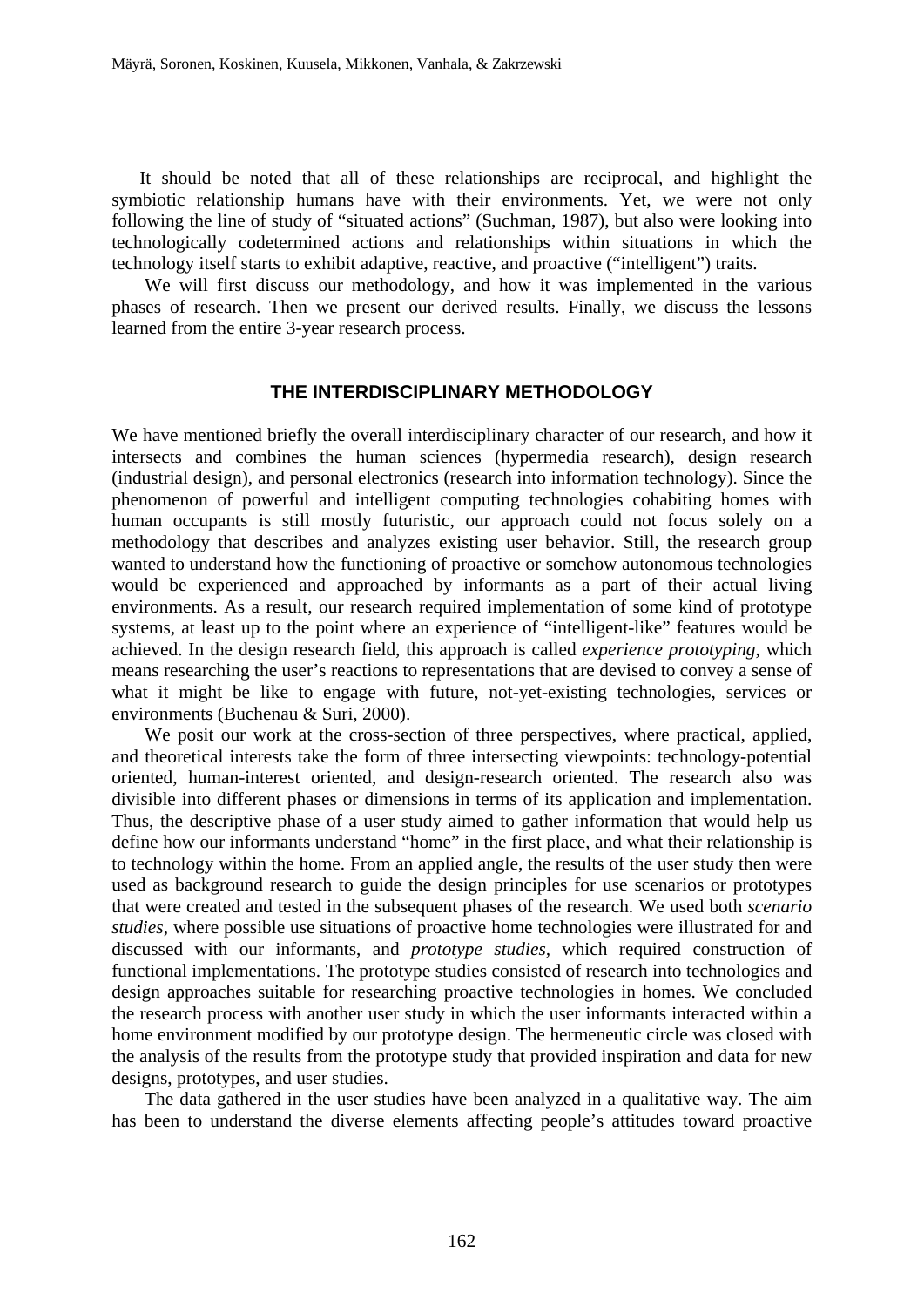computing in home environments. It should be noted that the number of informants in prototype studies has varied in the different phases of research; there were 27 households in total participating in the research, but the number of households per single phase of study varied from 2 to 12. In terms of size, the participating households also had a great range, from a single person household, to families, to a commune of five adults living together, but not all persons in a household necessarily participated actively in the study. All informants were Finnish people, varying in age from preschool children to working people around 60 years old. Almost all of these different compositions of households were living in a specific block of flats in Tampere or Helsinki. The results from these descriptive user studies should not be read as giving statistical information about Finnish people's attitudes toward new domestic technologies. Rather they should be construed as the researchers' interpretations about the participants' adopted and, to some extent, unquestioned stances towards their homes as technological environments in the context of contemporary and forthcoming technologies.

 The progress of the research and the different phases where the research methodology was implemented can be listed in the following steps:

- 1. formulating a pre-understanding of the issues, challenges, and concerns on the basis of earlier research and then defining the research questions
- 2. conducting the domestic probes study
- 3. formulating of the first design principles
- 4. implementing the first design experiment: the pillow study
- 5. revising the principles as drivers for design and technology implementation
- 6. implementing the design principles as scenarios of future homes and evaluating them within interviews with the study participants
- 7. implementing new technology and experience prototypes in two sequential studies, with the focus on light and sound
- 8. analyzing, drawing conclusions, and finalizing a revised set of design principles.

 Each design phase also included its own internal phases of hypothesis setting, prototype design, implementation, testing, and revision of the hypothesis. One practical challenge in working with future technologies has been that such key terms as *proactive*, *ubiquitous* or *context-aware computing* are mostly intangible and unfamiliar to people not working with new computing technology; concretizing them was a challenging task. The scenarios and experience prototypes have served our project as tools, giving participants an illustrating or concrete idea about potential applications for the home environment in near future. These phases were also used as a means to get people accustomed to the ideas and potentials of novel technologies. Although the attitudes emerging from the scenario studies and prototype testing are not equal to living with proactive technology constantly, they do make people more aware of their existing domestic environments and the technologies already included. For instance, the existing devices, furniture, and other objects were considered in a new light when product concepts were brought into the home by means of scenarios and prototypes.

 The participants remarked themselves that it is difficult to imagine living in a home surrounded by proactive technology. Most likely, this difficulty relates to the nature of the home as a place in which many habits are often carried out in a distracted or routine manner. Thus it can be challenging for people to assess the consequences of new technologies for domestic practices or way of living because these dwellers are not necessarily aware of their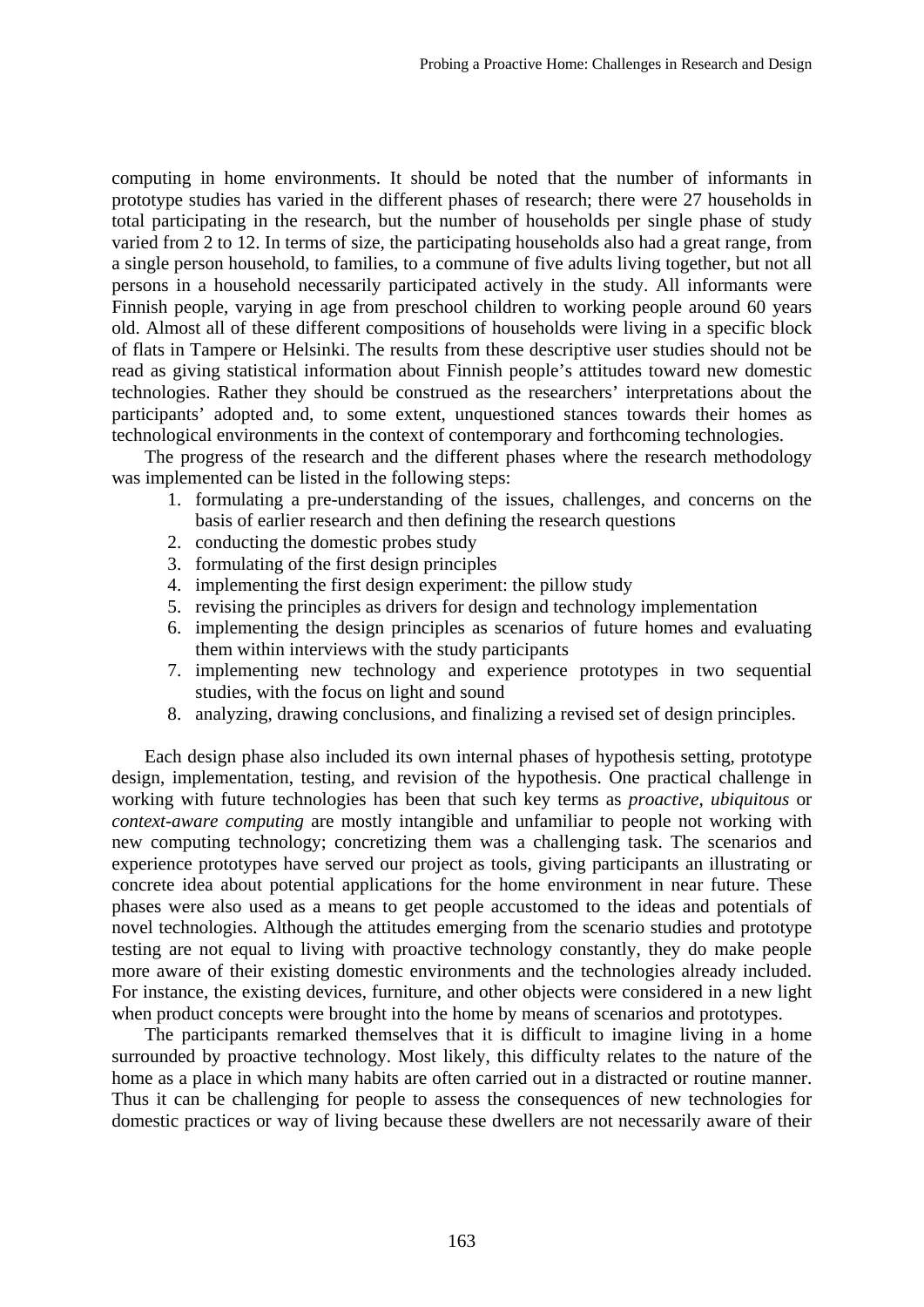everyday activities and the role of technology in them. However, scenario and prototypes studies can make domestic routines and the embedded or underlying values more visible when people must consider why they are willing to try one technology while unwilling to try another. Therefore, providing an illustrating idea or allowing personal experience of new technology not only works as an inspiration for discussions but also can enable people to become more aware of their domestic habits and chores.

 Because the home is such a familiar and taken-for-granted environment, it can be beneficial to give people tools to enable them to see their own homes through new eyes. The prototypes can be used as a means to introduce something ambiguous or strange into the familiar everyday environment. Gaver, Dunne, & Pacenti (1999) consider *ambiguity* a resource for design that can be used to evoke personal and interpretative relationships with technologies. They describe ambiguity as a property of interpretative relationship between people and artifacts that require people to participate in making meaning. One idea is that such designs encourage people to question the presumptions they have about technological genres, but they also spur people to imagine how they might personally use and appropriate these artifacts and what their everyday lives would be like as a consequence. Bell, Blythe, & Sengers (2005) call a fairly similar approach *defamiliarization*. Defamiliarization was originally introduced as a literary technique utilized in design processes as a tool to call into question conventional interpretations of everyday objects. The aim is to outline those cultural, political, and familial assumptions that are often built into domestic technology designs that simultaneously constrain the design space. Thus, examining these assumptions can open new and more reflective directions in which to design (Bell et al., 2005). As applied in our studies, the aims of defamiliarization and ambiguity were to facilitate people's reflection on their perceptions that seem natural and self-evident within the context of domestic technologies.

 People's discussions about their experiences in a modified home environment provides designers and researchers with the opportunity to consider the existing cultures of the home life and to develop new alternatives for domestic technology design. In our study, for example, the participants felt sometimes strange while testing the prototypes, such as the decibel lamps, because by changing the ecology of home in this way we made some aspects of domestic life more visible than before. The visualization of auditory information was a new experience that made the participants more aware of the soundscape of their homes, and its silent and loud moments. In the same vein, the gradually rising sounds of the singing bird used in the waking sequence of our final study made our informants conscious of what effect the typical sounds of alarm clocks had on their feelings during the waking process. It also got them to ideate alternative ways for waking in the morning or retiring in the evening.

 Meanwhile, the adapted home lighting automation system increased the participants' awareness of movement in their homes. Especially in the beginning of the test period, the participants felt some of the features intrusive, such as the audible snaps coming from motion sensor switches. Lights reacting to movements made the dwellers prominently aware of others walking in the space or changing position while sitting on the sofa near to the test lamp. Just as the decibel lamps helped make the soundscape of the living environment more visible, so the lighting sensors drew attention to the usually unnoticed movements within the space.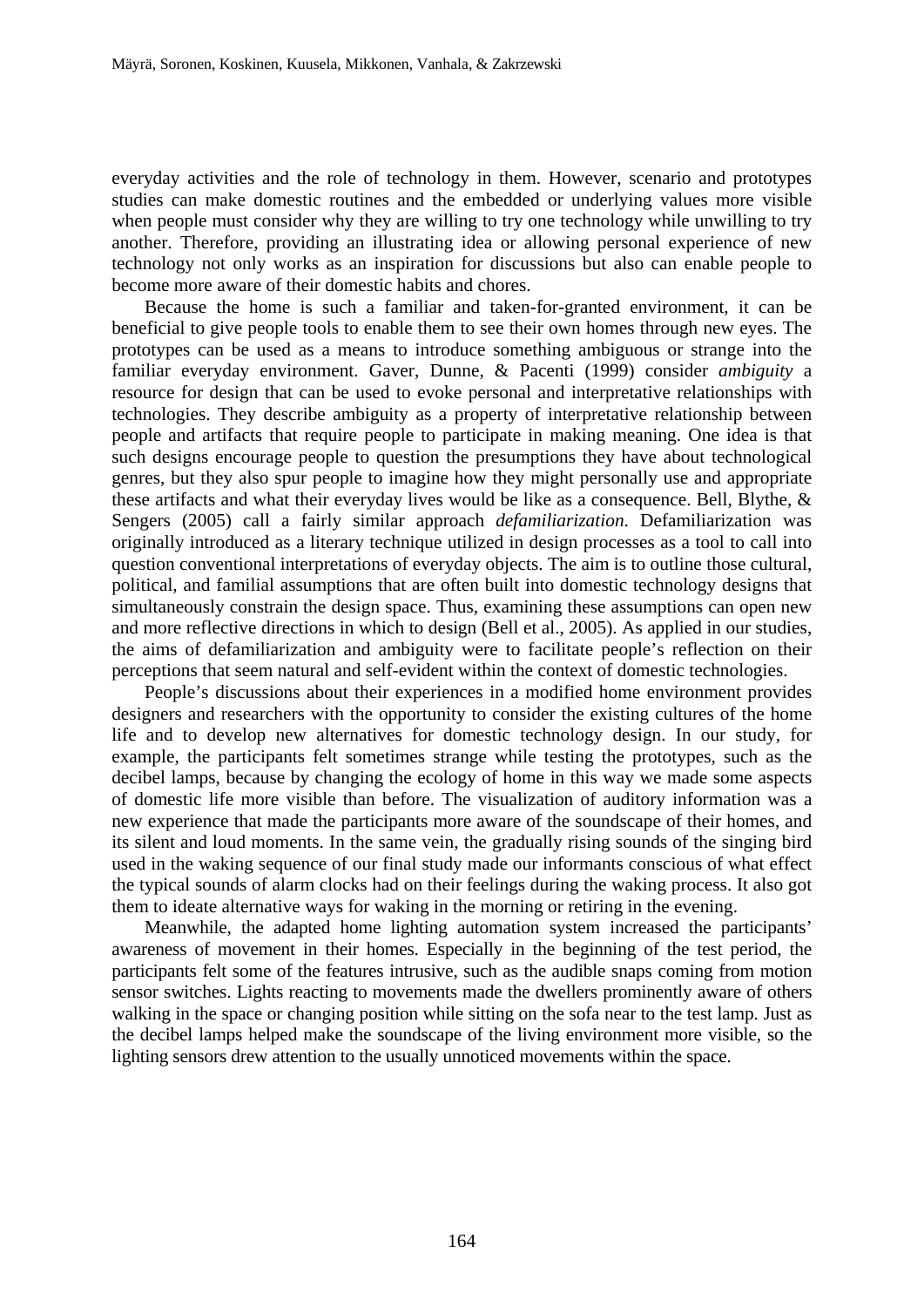# **STUDIES INTO HOME TECHNOLOGIES**

## **The Domestic Probes Study**

The starting point for the first research phase was the realization of how complex the social and material environments of homes really are. Each person perceives multiple private and public dimensions of significance in the home, with an increasingly complex network of meaningful relations overlaying that when several people inhabit and share the same space. As we were interested both in producing qualitative understanding about peoples' relationships to their homes and home technologies, as well as to produce qualitatively driven data that would also be suitable for inspiring our design research for concept exploration, we applied a design research approach called *cultural probes.* Originally created by Tony Dunne and Bill Gaver at the Royal College of Art (see Gaver et al., 1999), the cultural probes method facilitates user creativity through the philosophy and practice of codesign, rather than treating informants simply as sources for knowledge that only the researcher is able to derive. We devised a group of self-documentation tasks, materials, and the accompanying instructions adapted from the cultural probes method to provide our informants with a rich set of tools to explore meanings, values, and emotions that they relate to their home and the technologies it contains (see Figure 1). The probe packages were given to the participants when they were first contacted, at which time the contents of package were briefly introduced to them. After the participants had worked on their assignments using the provided camera



**Figure 1**. The domestic probes package included personal and shared workbooks, disposable cameras, drawing pens, glue, and animal stickers. Participants used these items to complete assignments to probe and concretize their personal and communal perspectives of their home environments and the various technologies contained there.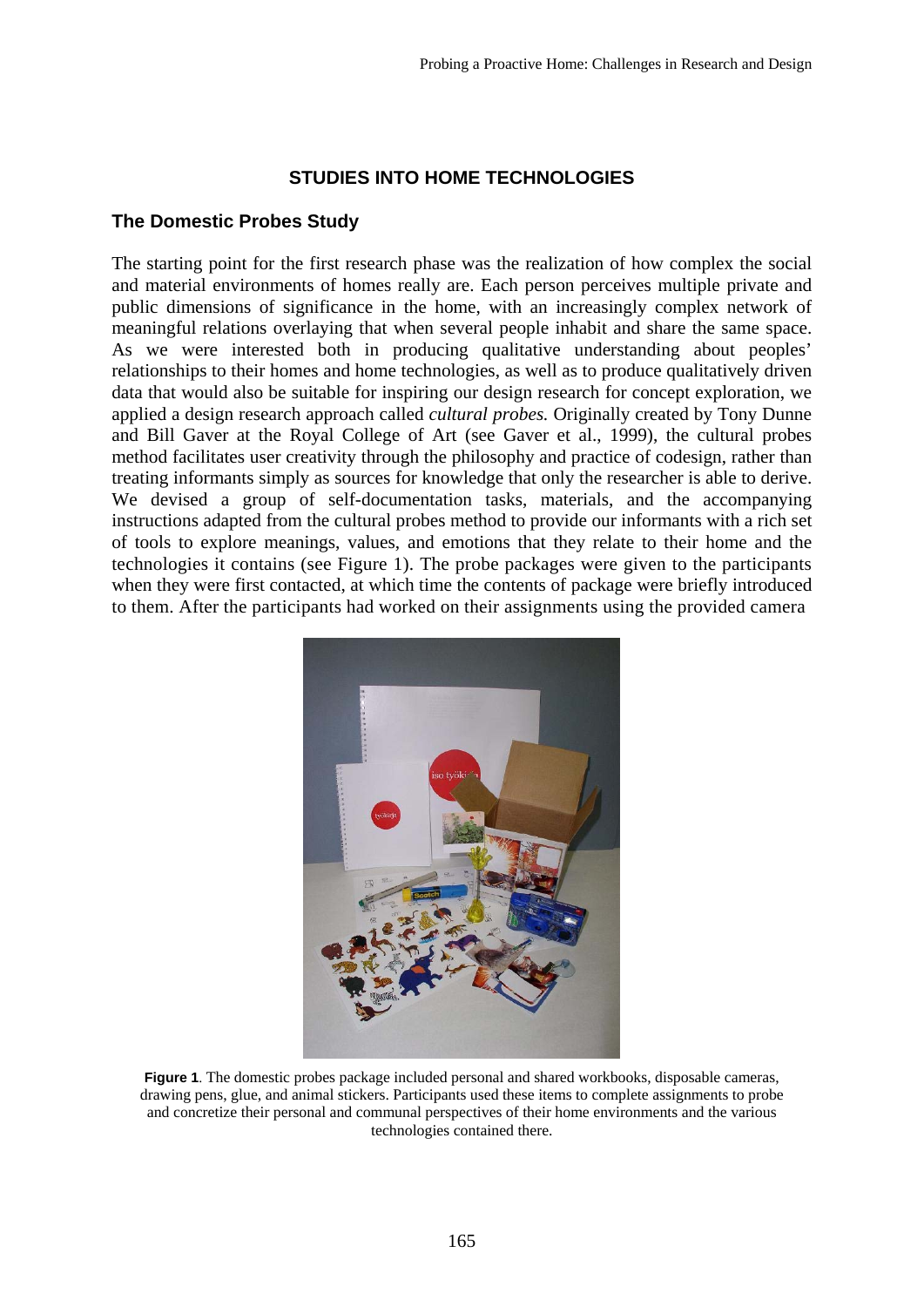and other probe materials, their creations were analyzed and then reflected upon in design workshops by the researchers from multiple disciplines. Later, group interviews were conducted, where the research team's interpretations were discussed with the informants.

 The main outcome of this process was a better understanding of how sensitive the quality of homeyness of a home is. One's sense of home is produced by daily actions, memories, and affective relationships that are related at the material level to familiar objects and to their placement in the spatial order of the home interior (see Soronen & Sotamaa, 2005, pp. 56-60). Some of the probes assignments involved informants drawing various "psychogeographic maps," where they illustrated both their human relationships and relationships with home technologies. For example, one task required them to draw a floor plan of their home and then to attach animal figures to it to mark the locations and affective character of technological devices they owned (see Figure 2). The probes inquiry as a whole was a particularly helpful method in revealing the hidden emotional and social network of significances that invisibly surround home technologies. Different devices carried with them associations with stressful or pleasurable situations, or emotional traces derived from their links with various family members or friends.

Another finding was that the relationships between people and their technologies were ambiguous: Created not only by choice and taste but also by necessity, household compositions and the compromises among household members often dictated the presence and location of some devices. It also became clear that it is misleading to speak about the domestic technology in the singular because there are different hierarchies and roles among



**Figure 2.** A floor plan drawn by an informant, where the animal stickers represent different devices. The use of the animal figures proved to be an unconventional yet inspiring way to describe and discuss the affective character of domestic technologies.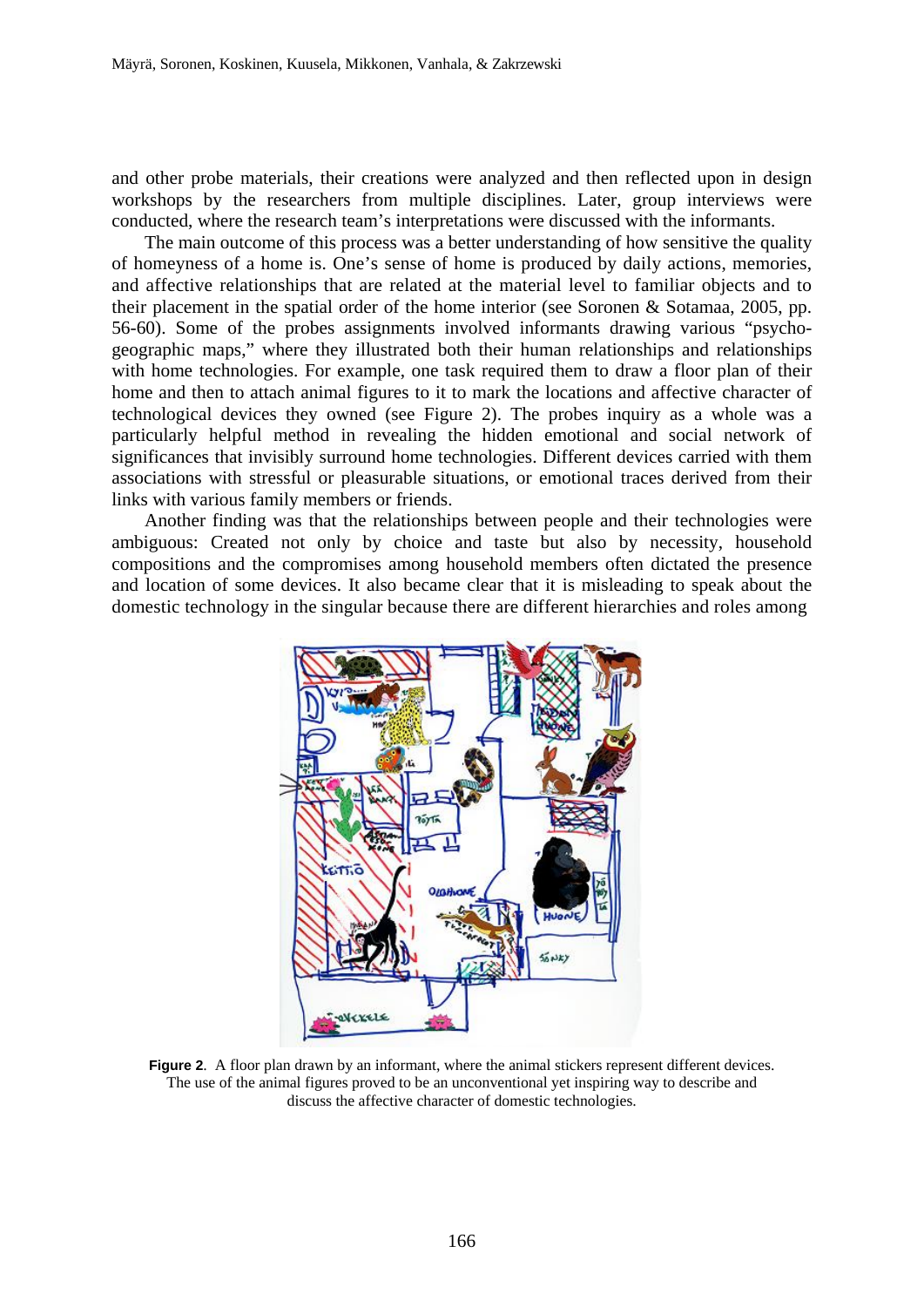domestic technologies. Media technologies were perceived as authentic technologies while kitchen and bathroom appliances were regarded more as fittings of those rooms than as technology per se. This can be explained by the various presumptions and experiences that people associate with these technologies. Domestic appliances are often perceived as simple devices that one can use without effort or the study of manuals, even though many of them involve complex electronic and digital controls. People also expect that these stand-alone appliances do not crash easily (as do computing systems), and this reliability has enabled people to forget that these technologies are complex entities (Edwards & Grinter, 2001). Perhaps the most important thing, however, is that media technologies are perceived as status devices that tell about the technological standard of one's home. This relates also to the stereotypical notions about "white goods" (referring to most appliances) as feminine and "brown goods" (referring to most electronics) as masculine. As time-saving technologies related to domestic work and hygiene, white goods are typically associated with cleanliness, simplicity, transparency, and utility. Alternately, brown goods are for leisure and entertainment, and they seem to signify complexity, cleverness, opacity, and rich content (Cockburn & Ormrod, 1993, pp. 100-104).

 Because of its elusiveness, a person's experience of the domestic atmosphere is challenging to study empirically (Pennartz, 1999). In our interviews, people frequently had no words for describing relevant elements of their domestic atmosphere, but the tasks of the probes package made the process easier to approach. By means of the probes kit, people could concretize and illustrate which aspects produced homeyness in their homes. Tasks also encouraged people to consider both the personal and familial significance of domestic technologies and their uses. Thus, the tasks illuminated shared and personal meanings within the domestic environment. Further, the probes made people question some taken-for-granted aspects of domestic life or technologies. In this respect, the probes together with the interviews opened up new ways for researchers not only to perceive the domestic technologies in the informants' existing contexts but also to ideate promising directions that proactive technology could take in order to support a cozy ambience and sociality within the home.

## **The Pillow Study**

While the probes study was underway and the researchers' understanding of the homes was getting deeper and more multidimensional, the first prototype study phase was started. After establishing that technology use to enhance the sense of homeyness would be a key design goal, our team decided to experiment by introducing smart technology in the shape of a pillow. This was based on our analysis of pillows and cushions as intimate and personal elements, ubiquitous in homes, and, in their softness, also as things that appear to be situated at the opposite end of the mental spectrum of stereotypical conceptions of the high-tech home of the future (Mäyrä & Koskinen, 2005) that we were interested in challenging. Rather than stressful and hard, pillows are associated with comfort, relaxation, and softness. On the other hand, many traditional smart home concepts rely on the use of screens and other explicit interaction interfaces to facilitate the control of these complex environments. Based on our prestudy and probes investigation, the decision was made to take the design research into a direction that would explore ambient and tangible interfaces. Cushions and pillows were perfect objects from this perspective.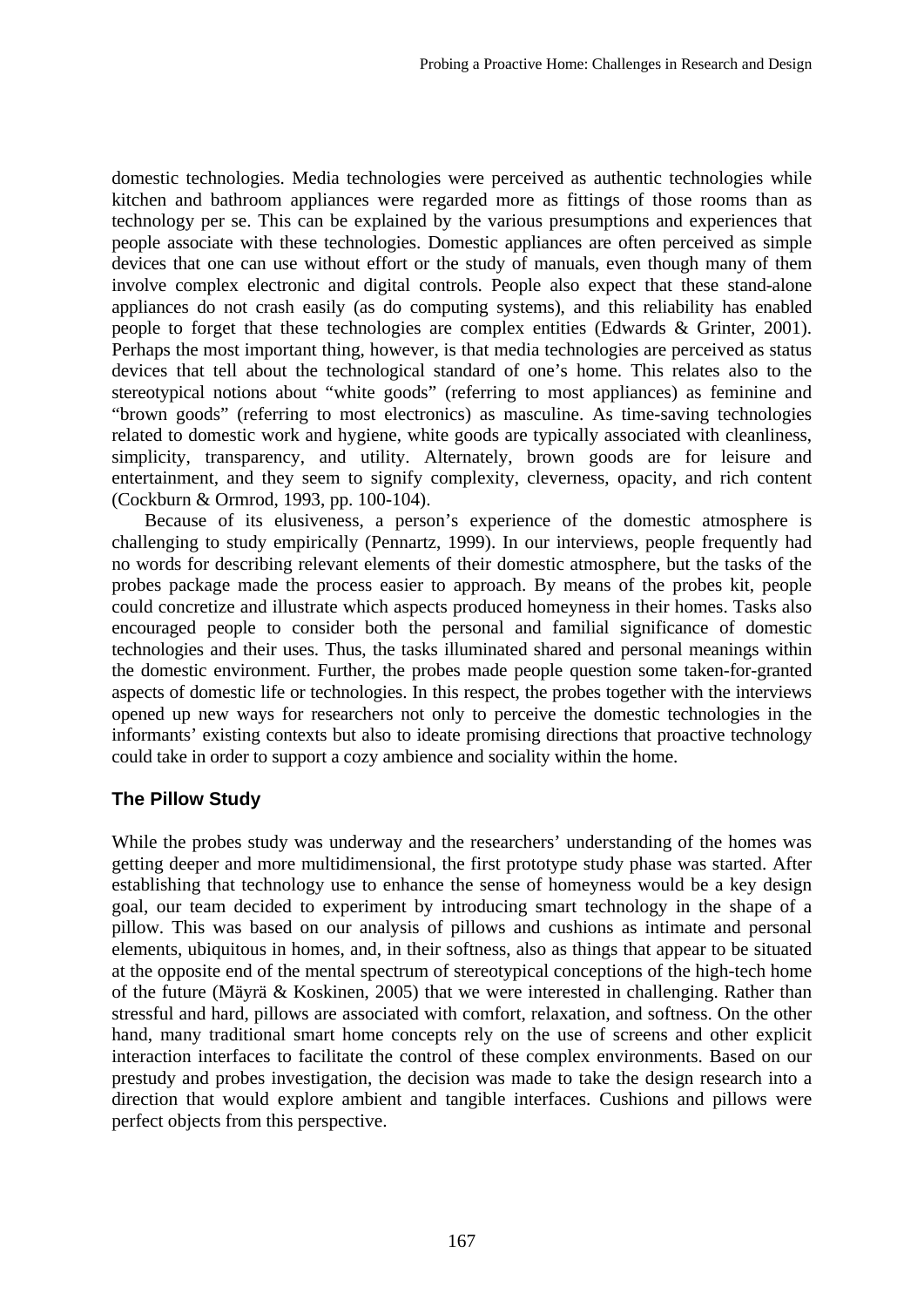A simple technical prototype was implemented, which operated as an embedded contextaware interface. It consisted of a pillow fitted with hidden electronics: batteries, power supply, microcontroller, amplifier with voice input and output (loudspeaker) connected to a recording and playback circuit, and a serial (RS-232) transceiver. The last component was essential for the operation of a RFID (Radio Frequency Identification) connection that was used to provide the pillow with a crude means for sensing its surroundings. As soon as a RFID tag was within range of the reader, the embedded electronics emitted a prerecorded sound. The pillow was covered by fake animal fur, and the sounds it produced imitated animal sounds. This was related to the hypothesis that the limited sophistication level of the test system would be suited better by a perception of animal intelligence rather than by human intelligence, which the use of human voices for interaction would have suggested. The test users were provided with several things. First, they were given several beanbags with embedded RFID tags, each of which elicited a different sound associated with it from the reader when it was brought within range. A pillow with the embedded reader was also provided. The participants also received a loose set of instructions detailing various ways of interacting with the beanbags and pillow. And, finally, they were provided a video camera to record the run of events (see Figure 3). The pillow was field-tested with three families with children.

There were some technical issues in the testing that limited the sensitivity and range of RFID reader, and it was not possible to combine the different sounds as freely as was originally intended. Nevertheless, some basic interaction between the subjects and the prototype was possible. The main finding from the testing in real homes was that integrating interactions with smart home technologies can indeed be perceived with positive affect if they are embedded in familiar and soft home elements such as cushions or pillows.

The informants appeared quite creative in their uses and ideas for further development of such technologies. When interviewed, the child informants suggested uses where a smart pillow could become the "emotional companion" for the occupants of their home. Such an interface for a smart home could comfort its user and provide companionship and access to



**Figure 3**. A child informant uses a beanbag to experiment with the sounds that the pillow prototype makes.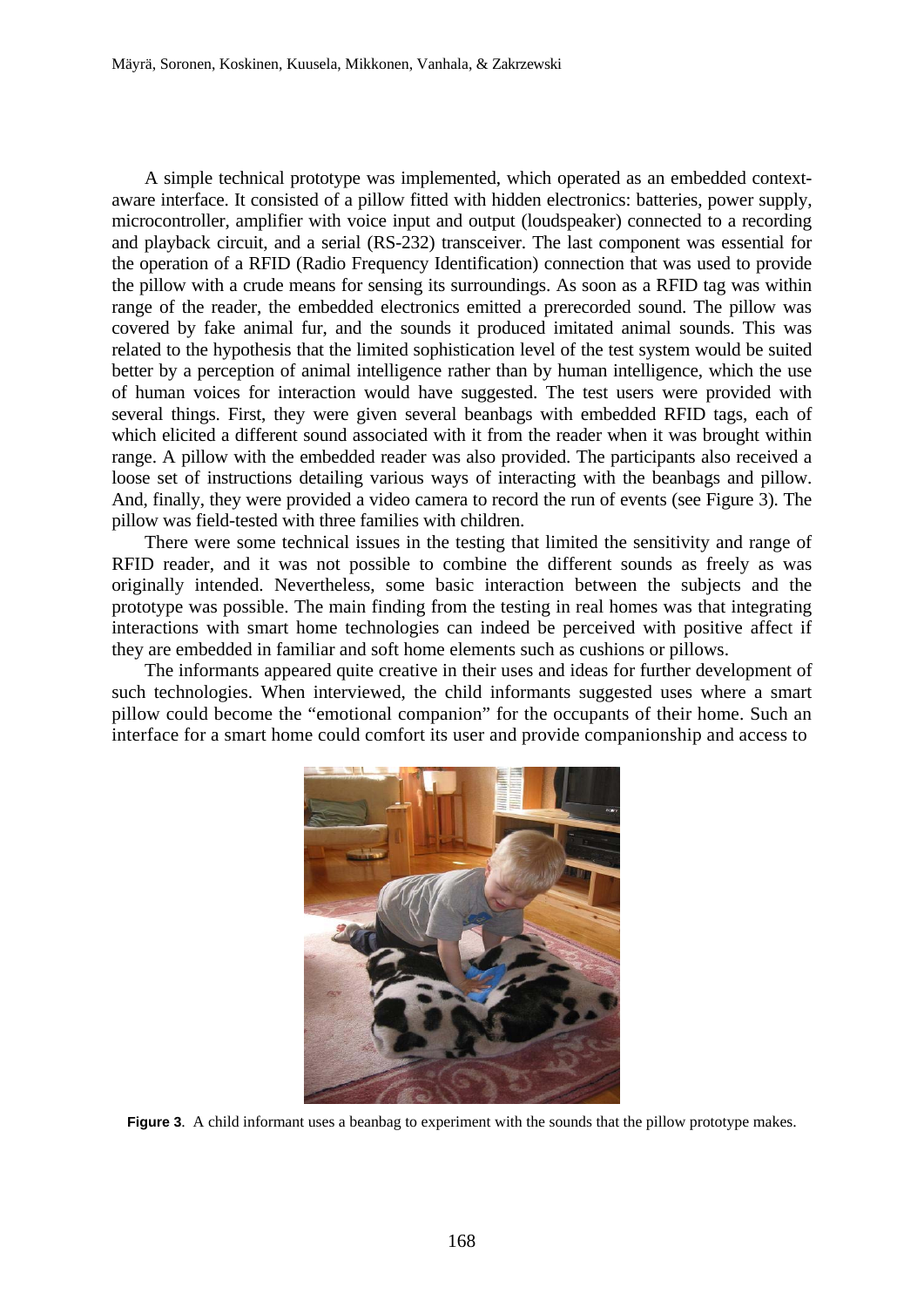house services as the occupant relaxes, hugs, or rests on the pillow while watching television or reading. In this concept, touch and sound, and the mere proximity of the pillow, provided rather natural and nonintrusive modalities for control in the shape of a pillow. The adult informants suggested that a proactive system, in general, should provide services as a secretary or manager, assisting the family members in the challenges of organizing their daily lives. For example, a future version of the pillow companion could make sounds to remind or motivate children to do their homework before their favorite television show starts, or even somehow communicate more complex messages, like alerting them when books are due to be returned to the library. Such typically messy everyday information management systems that consists of different reminders, notes, calendar markings and mobile phone calls could be simplified if a smart home could offer itself as a helpful companion for this kind of uses.

# **The First Iteration of Design Principles**

After the probes and pillow studies, we had enough experience and information to formulate an initial set of proactive home technology design principles. These served as a basis for further research, as we pursued to implement them in scenario and prototype studies, and to collect feedback about them from our informants. The principles are presented in Table 1.

 Following the creation of these principles, we determined two basic directions our research could have taken: focus on the interactions and cohabitation in a home augmented with

**Table 1**. The Design Principles for Proactive Home Technology (Mäyrä & Koskinen, 2005).

| <b>Main Principles</b>   |    | 1. The principle of consistency. If a function or<br>element is delegated to be controlled by a<br>proactive system, that function or element should<br>demonstrate similar behaviors consistently.                                                                                      |
|--------------------------|----|------------------------------------------------------------------------------------------------------------------------------------------------------------------------------------------------------------------------------------------------------------------------------------------|
|                          | 2. | The principle of personalization. Smart home<br>technology should follow the "rules of the<br>house," reflecting practices and preferences<br>and followed by this particular<br>adopted<br>individual or family within their private space.                                             |
| Additional<br>Principles | 3. | The principle of embedded media interface. The<br>main goal and task for proactive technologies in<br>homes are providing filtering and control in<br>negotiating the charged boundary between the<br>home-as-shelter and the need for staying in<br>contact with the world "out there." |
|                          | 4. | The design principle of animism for advanced<br>proactive functions and services. The easiest<br>and most natural way to interact with a<br>proactive home would be to treat it as if it had<br>some kind of persona or other social interface<br>of its own.                            |
|                          | 5. | The principle of open-ended tangible designs.<br>Proactive services are joined with physical objects<br>to afford multimodal, sensory-rich interactions, as<br>well as to provide usable and aesthetically<br>pleasing interactions for future homes.                                    |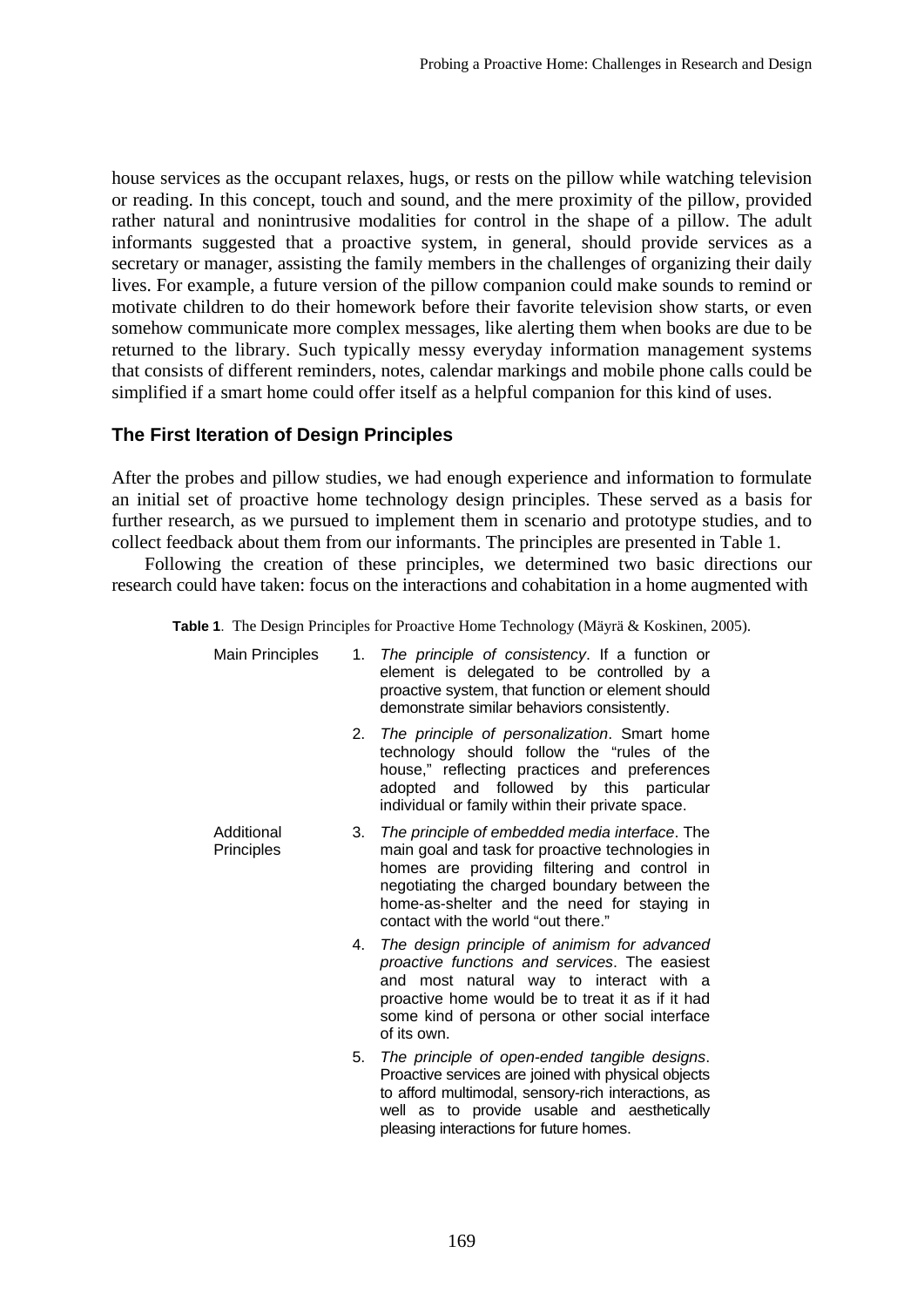strongly proactive technology, or follow the "weak" interpretation of proactivity. A strongly proactive home system operates in the background and completely without human awareness, combining input from various sensor systems, applying computation into the situation, and advancing from these into autonomous actions. As a human interface design research issue, this was not as interesting a case as the "weak" alternative, which is a bit closer to the situation of interactive computing. Here, the state and operations of smart technology need to be conveyed to the human occupant: The system will notify the user and offer alternatives, but the choice of accepting or cancelling actions remains with the occupant, rather than completely removing the user "from the loop." Weak proactivity is not as efficient as its alternative if the primary consideration is reducing the users' cognitive load. However, based on our interviews and other user studies, the human-supervised direction of smart home technologies was considered more acceptable and ethically sound than the totally unseen and autonomous operation of technologies in homes.

 The design of weakly proactive home technologies is related to the research into "calm technology," as approached from within the field of ubiquitous computing (see Weiser, 1993; Weiser & Brown, 1996). The challenge can also be phrased in terms of an ambient display of and access to information: The increasing computing power and complexity of distributed and networked smart components of a future home are counterbalanced by the design principle of the "disappearing computer," an environment where collections of artifacts link together and provide new behaviors and functionalities to users while also supposedly easing the everyday life and demanding only peripheral awareness (see The Disappearing Computer, 2002-2003). The requirements, however, appear to be partly contradictory towards each other, at least in the current phase of development in technology and related user cultures.

## **A Scenario Study of Light and Sound**

Light and sound were chosen as the focus areas for the second phase of our research, based on the users' responses in our earlier probes, prototype, and scenario studies. In the scenario method, possible proactive home designs and applications were discussed with the help of illustrations that described various use situations in the future. Twelve households participated in the scenario study phase. One of scenarios presented a concept where the smart home would monitor the sound levels in the home and inform occupants, via changes in the home lighting, when the noise rises to a certain level. By increasing the inhabitants' awareness of sound levels, the process also would guide them to change their behavior and lower the sound level (see Figure 4).

 In this phase, a home technology system that takes actions related to the lighting and soundscape of home was perceived as a more easily acceptable way of implementing proactive behaviors than a scenario in which a system would try to infer human intentions or to provide, for example, entertainment suitable for the given situation. To some degree, this can be related to the reluctance or aversion of the subjects towards change in familiar and reassuring contexts. But equally important was the subjects' general lack of confidence capacity in a computing system perceived as too limited to start making deductions about the human mind and intentions, particularly in complex and intimate social situations involving several people and their (sometimes conflicting) preferences. The assessment of our informants, based on previous experience, could be described as realistic.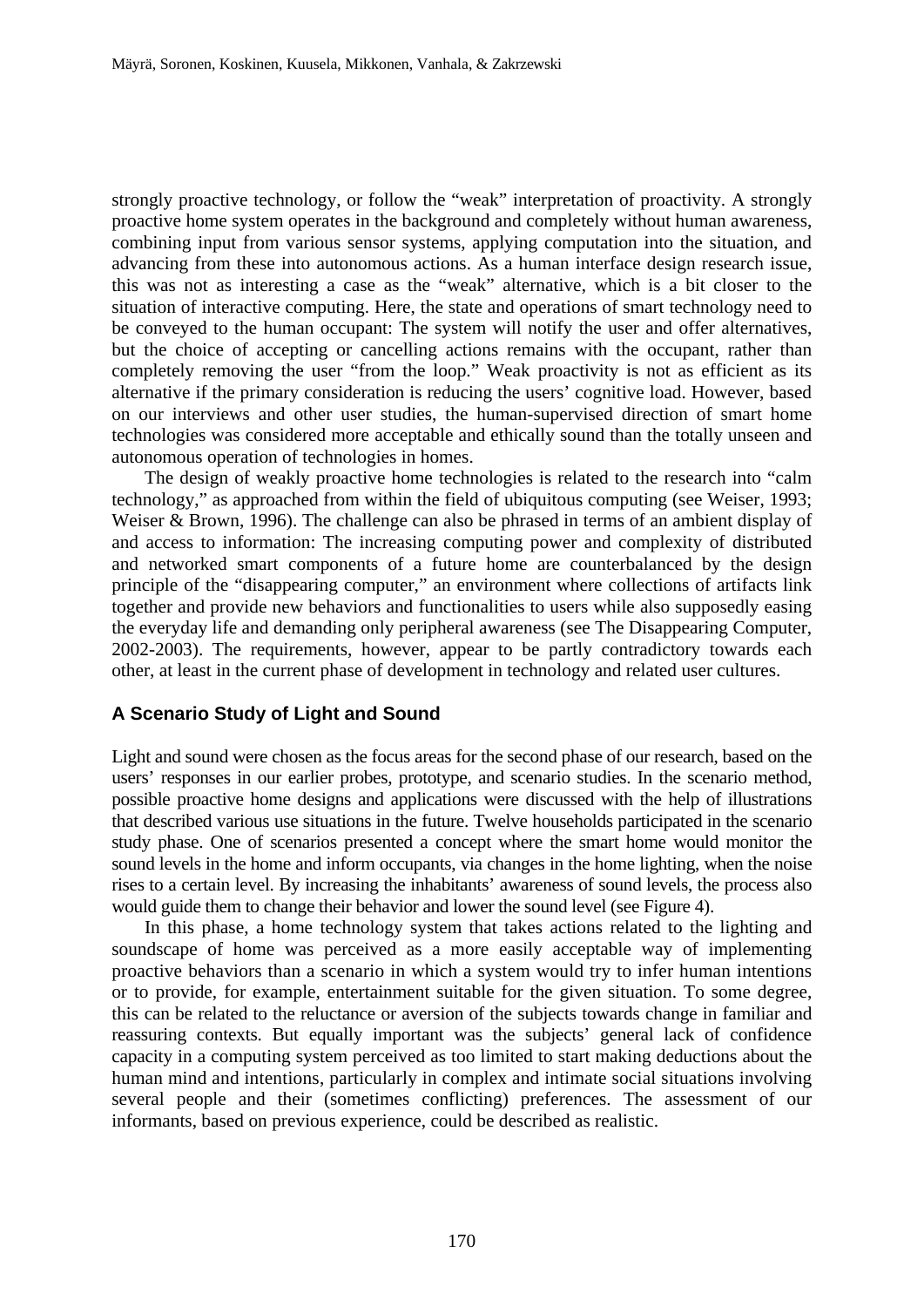

**Figure 4**. An illustrated scene from a late night social, with the smart home providing sound level feedback via changing colors of a table lamp.

# **The Light and Sound Prototype Studies**

Based on the results from the scenario study, the research group decided to experiment with home lighting as a potential field for an ambient interface design for smart homes. The first constructed prototype was a large standard  $\text{lamp}^2$  (see Figure 5). The lamp was reconstructed around two pairs of 36W fluorescent tubes, each pair chosen from opposite color temperatures. The tubes were aligned in opposite internal corners to emit an even light when all tubes were lit. The fluorescent tubes were built with a dimming capacity and the on/off switch was operated by the microcontroller inside the lamp. In addition, multicolored light-emitting



**Figure 5**. The large lamp prototype in use in an informant's home.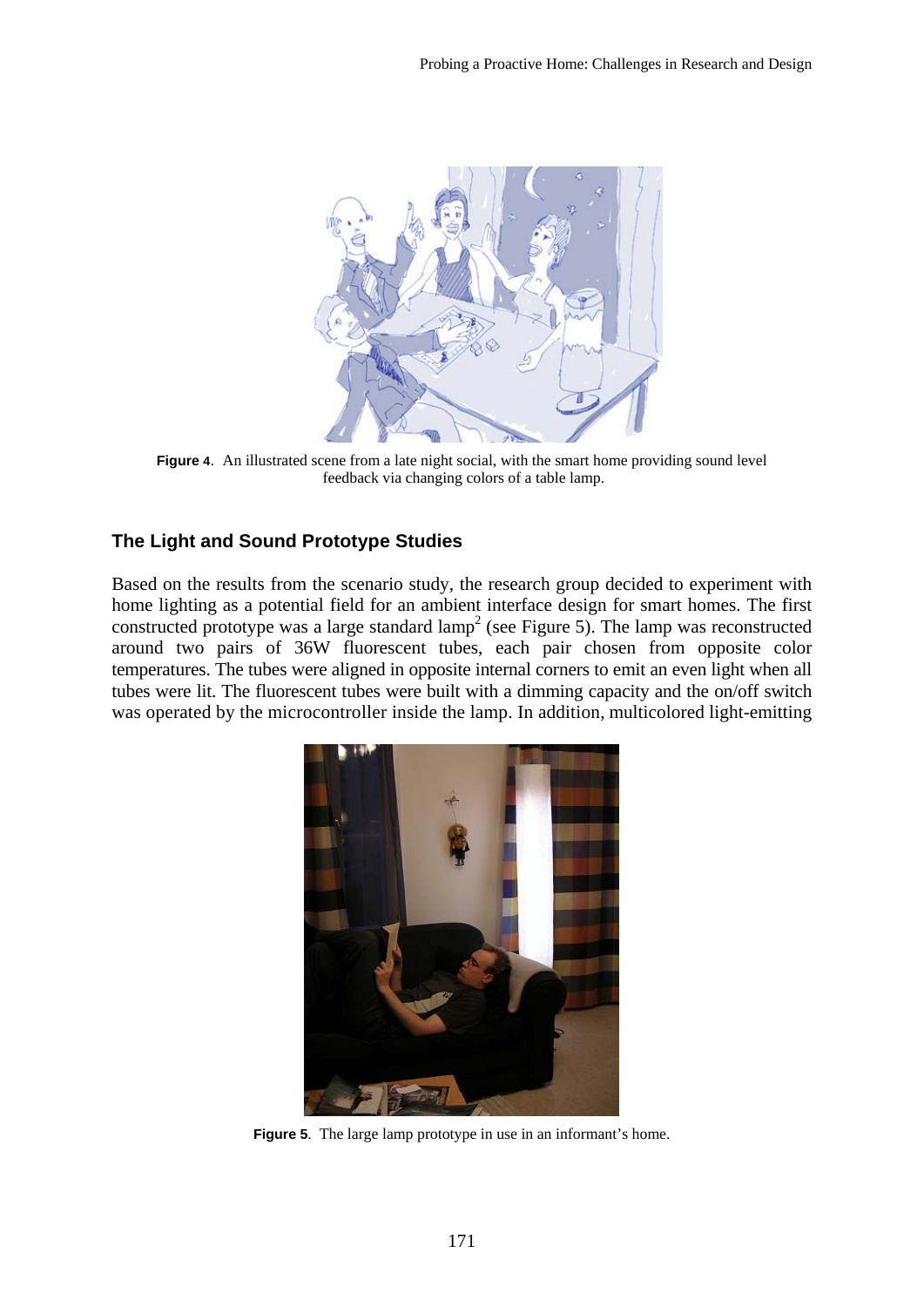diodes (LEDs) were installed in the interior. The fluorescent tubes and most of the electronics other than some control electronics visible at the top of the lamp were covered by the paper shade. This study involved testing in two households.

A light level sensor was installed on top of the lamp so the light output could be adjusted better to the changing light levels in the environment. When in use, the LEDs would light up simultaneously and in intensity directly proportional to the sensed sound level. The LEDs faded away within few seconds if further loud sounds were not measured. The microphone connected to the microcontroller at the top of the lamp prototype sensed the surrounding ambient and direct sounds, which the microcontroller then used to light the LEDs.

The concrete research question at this point was focused on the interface between the smart environment and its occupants. Our hypothesis was that a familiar design (the wellknown lamp style) would ease the adoption of new technologies, while new functionalities related to light reacting to the sound level would promote new behaviors. In actual use, however, the sound-reacting behavior of the prototype proved so subtle that it did not provoke strong reactions or new behaviors among our informants. We realized that in order to derive interesting answers to our research questions, the prototype needed to have more diversity both in terms of its design and behavior. Still, this first-round lamp-shaped prototype had demonstrated that smart functionalities could be hidden in, or made more easily adaptable into, a regular home environment when embedded in familiar forms (Kuusela, Koskinen, Mäyrä, & Soronen, 2005).

 After analyzing the users' experiences and lessons from the design of the first soundlevel reactive lamp experiment, a new collection of lamp prototypes was designed and implemented. The design-related research questions were made easier to control and focus on by applying clearly distinct lamp designs while the basic behavior of sound levels causing lighting changes was kept the same. The four lamp designs (Figure 6) reacted to sound levels by changing the intensity and color of the light. These systems were installed in two homes in Tampere and one home in Helsinki. Each lamp stayed one week in each home, one lamp at a time. To collect informants' experiences and see how presuppositions changed with real contact with this kind of technology, the people were interviewed before and after the study.

 In the earlier scenario study phase, most of the participants assumed that a sound-reacting lamp system's red color indicating the loudest sound level could be obtrusive because it would draw a lot of attention, and informants claimed that sometimes it would be impossible to avoid loud voices or noises at home. However, during the 4-week lamp-testing period, none of the informants perceived the red color as too obtrusive, even though the four prototypes differed in their design and intensity of light. In fact, some participants thought that if there are powerful voices at home, the lamp should come to the center of one's awareness and, in that sense, the red color worked well. Their point was that lamps remained in their usual role until, by becoming red, they effectively functioned as decibel meters for a while.

 The lamp prototypes indicating an approximate volume level were interesting in the sense that they made invisible information visible. The participants told how surprised they were during the first test days when the lamps turned red when they were laughing or sneezing. Their expectation had been that the prototype would indicate only steady sound levels in the home, and its reaction to sudden loud voices was a surprise. However, as lighting artifacts, the prototypes became visible parts of the spatial order and technological ecology of the home and simultaneously operated as experience prototypes, providing the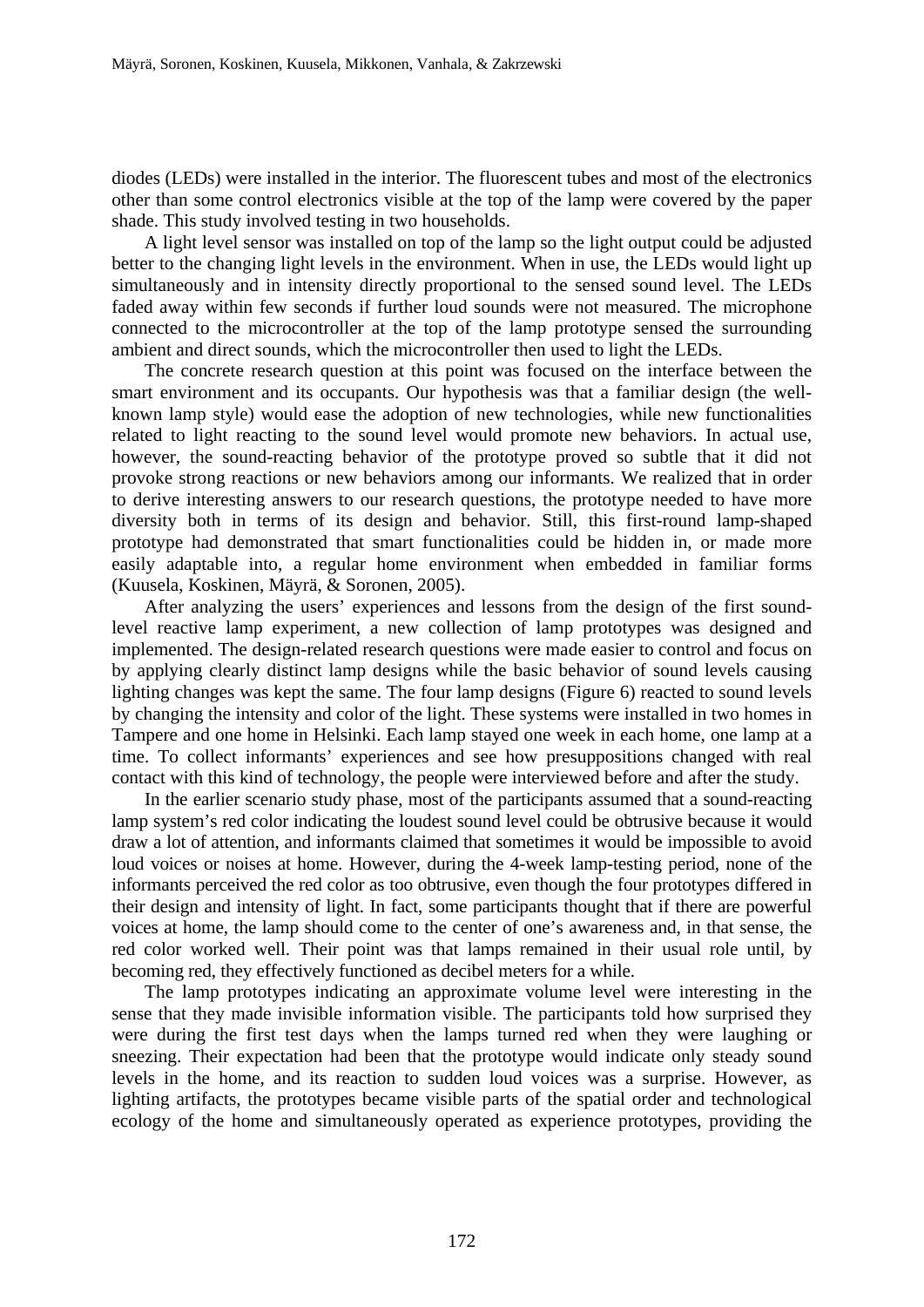participants with an idea how it feels when technology steers your attention to invisible sensorial issues. The role of domestic technology is often ambiguous because domestic appliances and media technologies dominate the domestic space. Yet their roles as aesthetic elements are not typically established in decoration magazines (Routarinne, 2005). Our lamp prototypes blurred the distinction between decoration and technology items: They were interpreted as both. Some participants considered the lamp prototypes primarily decorative elements while others perceived them more as decibel meters. The appearance and placement of the prototypes were felt much more important in one home whereas informants from another home focused mostly on the ways the prototypes reacted to different voices and noises. A playful attitude to interior decoration was prominent in the first case, whereas more conventional attitudes towards metering devices were central among the informants from the latter home. In any case, if the visual design of the lamp was felt pleasing, it also increased to some extent the participants' interest in the decibel measuring action.



**Figure 6**. The four different sound-reacting lamp designs. Clockwise, from top left: "IKEA," "Granny," "Giger," and "Glow."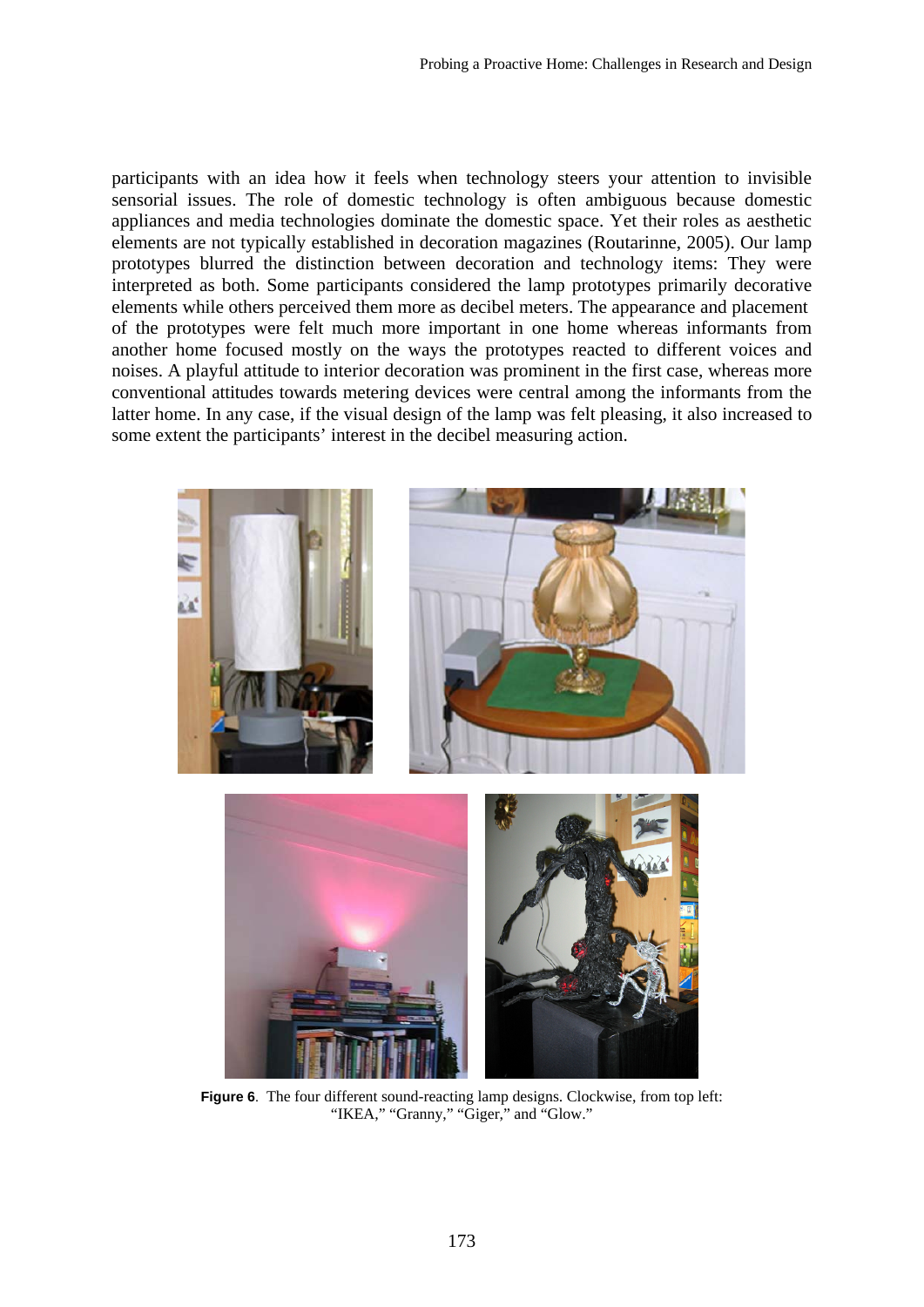A young couple determined, already in the scenario phase, that they would like to use a decibel lamp system in their home and, after the testing period, this opinion strengthened. However, their results demonstrated that they would not take just any smart lamp, but only those fitting in their interior decor. For instance, they argued that the Granny version represents a dated style they do not want in their home. Although they felt the technology interesting, the visual design of this prototype made it inappropriate for their home. Reasons for disliking certain domestic technologies were diverse and people's mode of living, phases of life, and socio-historical backgrounds played a central role in their reasoning. Although there were some differences in preferences of style among household members, they all shared an opinion about the prototype they wanted least.

## **Ambient Home Automation Study**

In trying to obtain actual user information about proactive home systems, we found that researching different ways of implementing smart home interfaces is not enough. We needed to set up a larger scale test environment, where real homes were augmented with sensors and programmable behaviors that would provide residents with an overall experience of what it means to be living in a proactive home environment. At the same time, numerous technological, resource, and even ethical constraints set limits on how strong and active a hold on people's lives our prototype system could have.

 The key focus was on the acceptability of proactive technology in real homes, which was studied by providing our informants concrete and personal experiences of the functionality of a larger proactive system within their homes. Primarily we wanted to provide our informants with an example of how different devices could autonomously interact with each other in their homes, thereby highlighting proactivity as a feature of technology that acts on our behalf and anticipates our needs. We also wanted insight into how the experience of domestic space potentially changes with new ambient elements.

 The starting point for implementation of this research phase was that it had to be able to be installed as straightforwardly as possible into real homes. We wanted to minimize the need to install new apparatuses in homes, so the idea was to use existing lighting and other devices that are familiar elements to the users. Also, the design of devices or their acceptability was not the focus of this phase; rather we emphasized the new functionalities and how they are perceived and accepted when combined with the familiar existing devices within the home. One effect of this decision was that it decreased the set of possible functions that could be used in the prototype. We chose only very basic tasks and functions for proactive augmentation, such as lighting control and the waking and retiring routines. Furthermore, all the devices had to be removed without a trace after the test, which presented the team with a further challenge in research design. Since all permanent mounting methods had to be rejected, we were forced to use a set of temporary mounting methods (such as suction cups and adhesive pads). The control interface (Figure 7) was designed to resemble a clock radio and thereby to fit easily in a bedroom. This study involved two households.

We chose a commercial home automation system known as  $X10<sup>3</sup>$  to meet our requirements since it offers the possibility for using existing technology and for retrofitting some compulsory new devices. One advantage in the X10 is that it uses existing electrical power lines for communication between devices. However, the commercial software of X10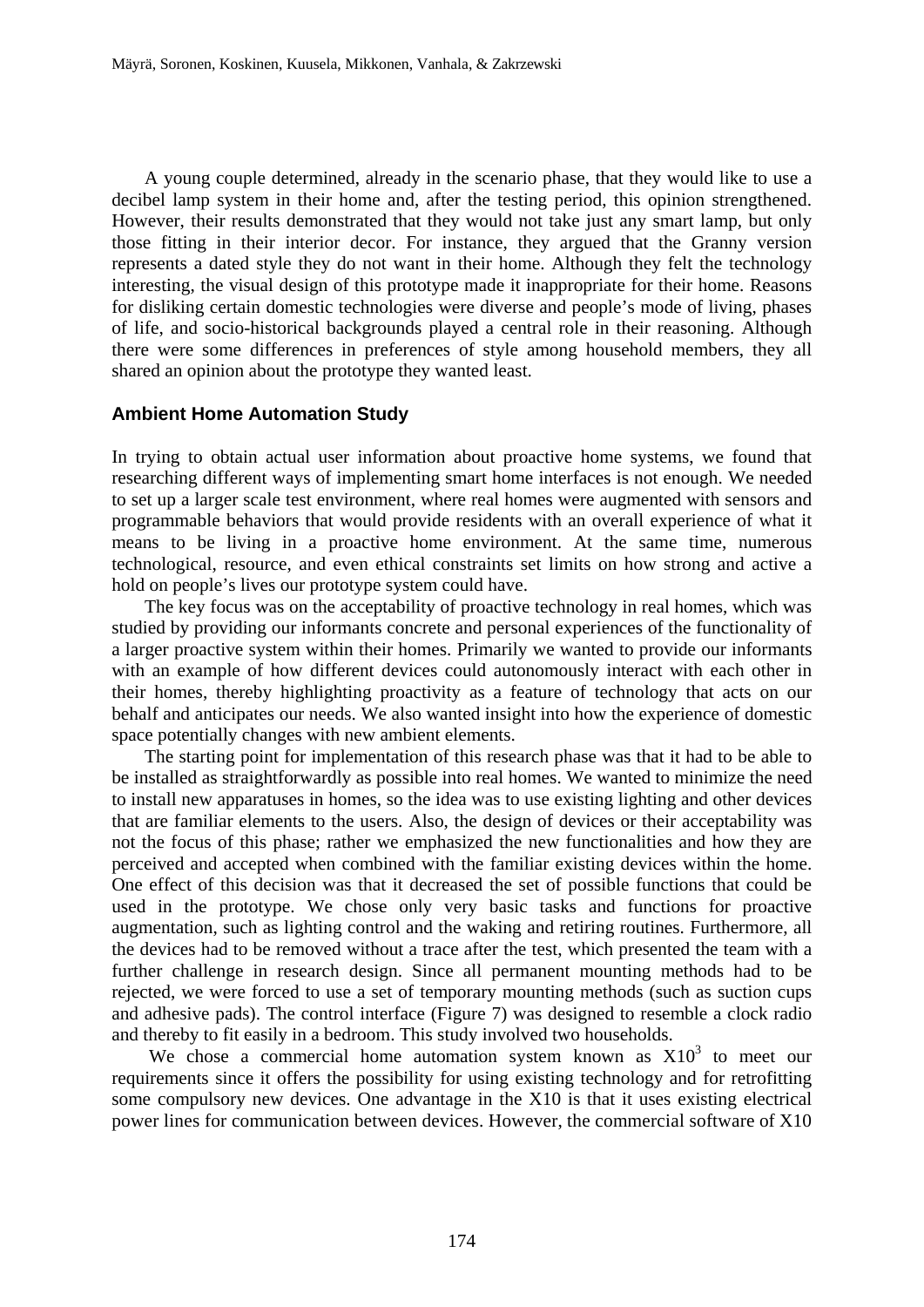

**Figure 7**. The control interface unit developed for the X10-based home automation prototype system. The unit was a black box, approximately the shape and size of a common clock radio, with several buttons and a LCD screen available for users to make changes to the morning and evening time presets of the home automation system.

appeared to be too rigid, so we replaced it with an open-source software called Misterhouse.<sup>4</sup> By combining the X10 hardware with a PC, Misterhouse offered a simple user interface, as well as some basic means for programming and necessary object and method libraries (the key elements needed for object-oriented programming). The logic of events and functions were programmed with Perl.<sup>5</sup>

 The basic functionalities of the system were lighting control and routines assisting in waking up and going to sleep. These were performed by adjusting the lighting levels of the home according to the time of day and motion sensor information. (See Figure 8 for an illustration of the setup.) In addition to light, ambient sound was used both in the morning and evening: the sound of birds singing in the morning, and the sound of the sea in the evening. Our philosophy for choosing sleep as the part of life subjected to proactive control was related to the fact that people already use sound and light as part of technologies for controlling their state of awareness and arousal, as the ubiquity of alarm clocks proves. The going-to-sleep sequence was the more experimental part of our setup, based on the premise that future home technology will adopt a more strongly proactive stance towards the health of users as well. The relaxing, ambient sounds and dimming lights that became activated when a preset "sleeping time" arrived were designed to have a double function: First, to signal the inhabitants that it is time now to go to bed and, second, to create a relaxing and sleep inducing effect in the atmosphere of the home.

The lighting of the home was adjusted according to motion sensor information. The time of day also affected the lights in the bathroom and hallway: In the daytime, the lamps operated at their maximum, but at night, the lamps could be brightened to only half of the maximum power. The purpose was to avoid the blinding effect that occurs when the user enters these areas from a dark bedroom.

On the basis of our earlier interviews, subjects emphasized the extreme importance that the atmosphere of a home be warm and homey. Finnish homes are often furnished with warm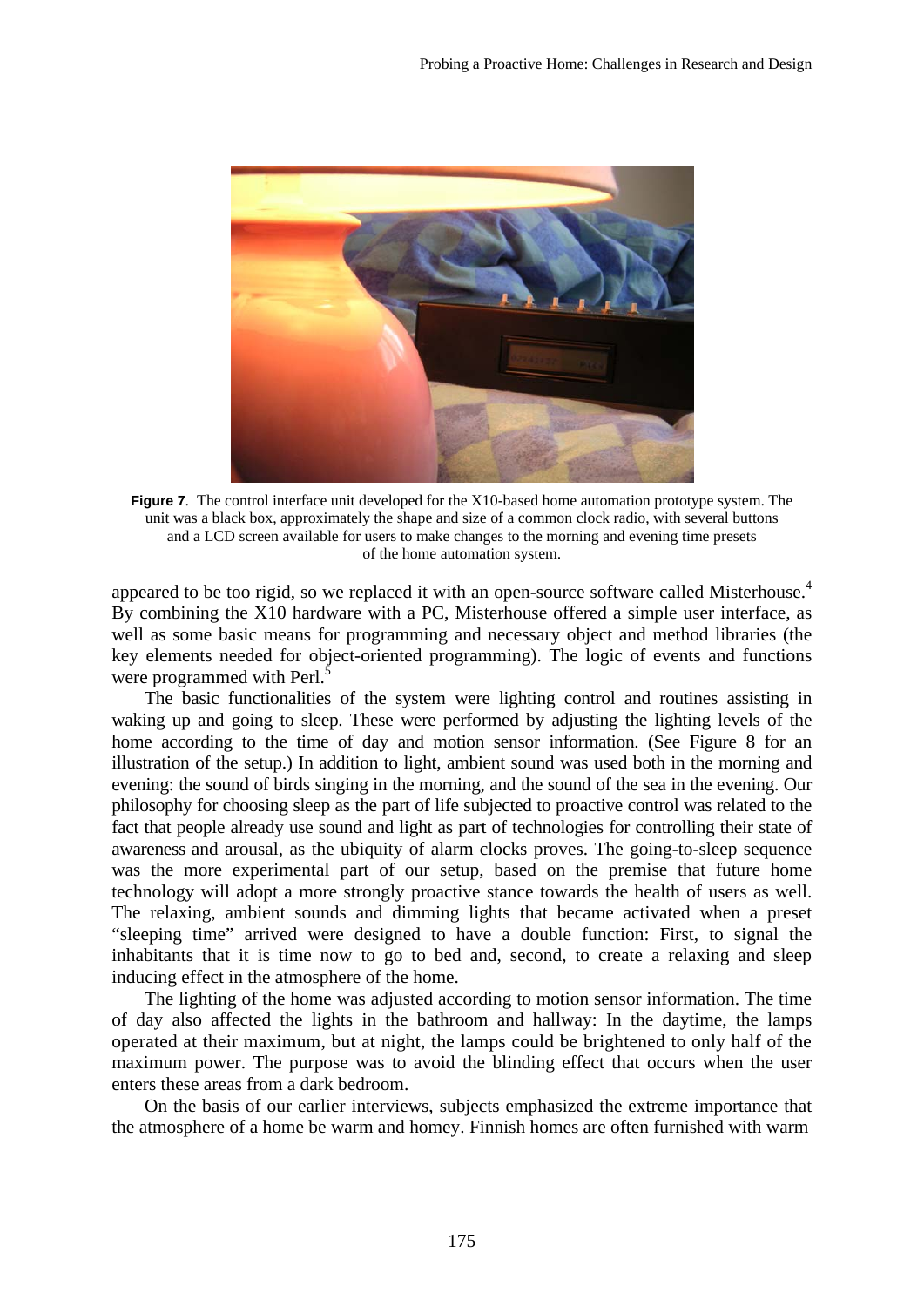

**Figure 8.** An imaginary floor plan showing the placement of devices attached to the proactive home system. The operational elements are named in the floor plan.

colors, soft textiles, and light wood furniture. Especially in the evenings or when people expect guests, they wish that the lighting of the home has a warm tone. In that sense, the home environment differs immensely from, for example, an office environment. When we think of the visions of smart home as popularized in the media and advertisement, the atmosphere is often pictured to be rather cold and centered on a hard technological, almost businesslike, element (see Jokinen & Leppänen, 2005). The visionary illustrations of smart homes are dominated by various electronic components enclosed in black or grey boxes, large displays, and gleaming glass surfaces. We see here a contradiction between the visions of smart home interiors presented to the public and the actual appearance of today's Finnish homes. In our research, we sought to challenge this stereotypical image of smart homes and to look into whether bringing new functionalities to the home necessarily means that the atmosphere of the home has to change. We believe that new devices can give the user the feeling that these technologies are designed and intended to be used precisely in common, everyday home environments. This is an important perspective because, in our study, the interviewees were not willing to compromise the cozy feeling in their homes. Therefore, this was and should be taken into account when designing novel devices and smart services for homes.

 In the beginning of 1990s, Mark Weiser (1993) presented the idea of ubiquitous computing. It is unlikely that our informants were familiar with the principle, yet, the attempt to embed technology was well known among them. The interviewees expressed the wish to have technology only if was implemented as embedded, unobtrusive devices, as is demonstrated by the following quote: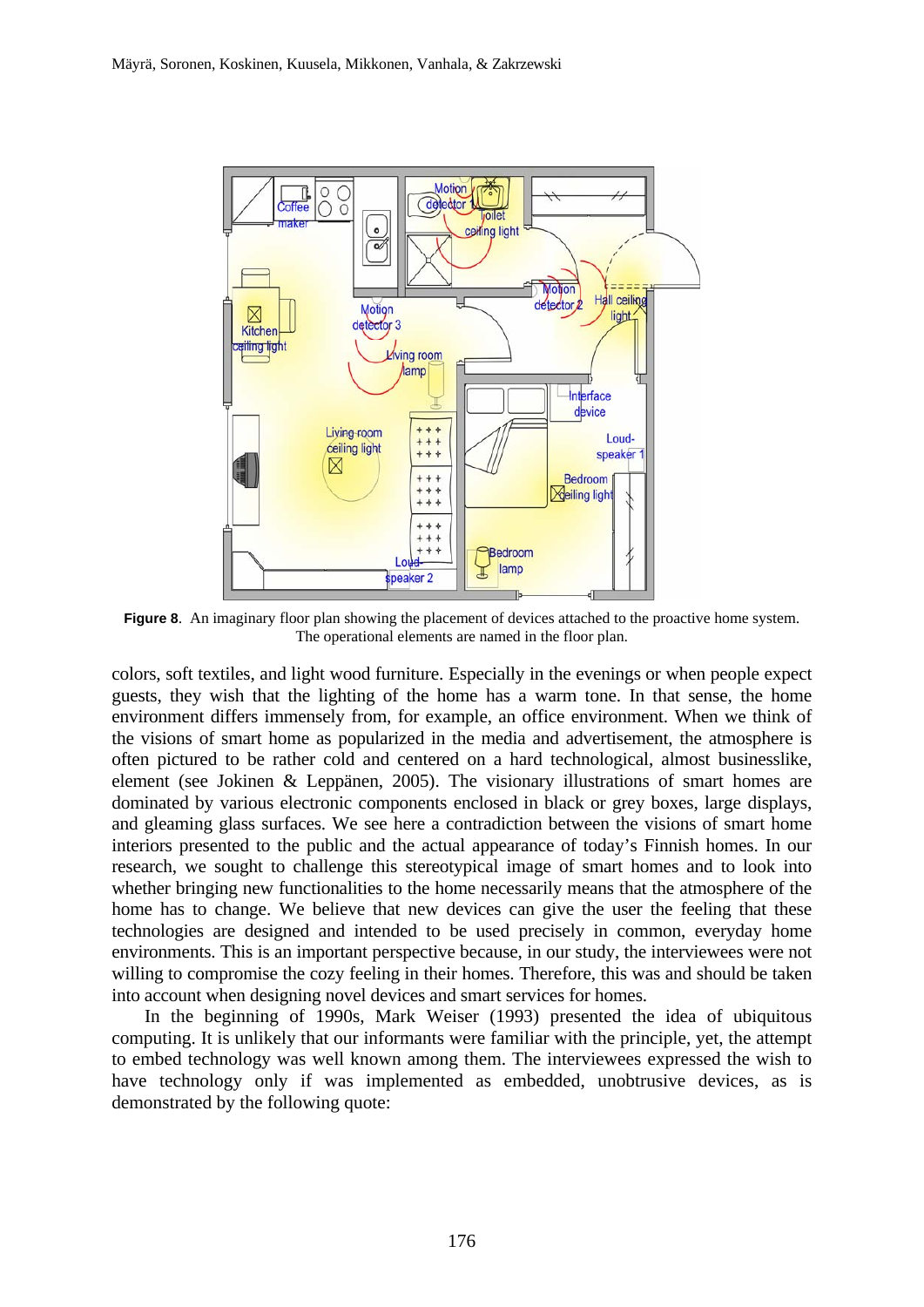*I definitely don't want here any evidence of those things that remind me about technology. Maybe then if they could be somehow hidden or so tiny that they would be out of my sight*. (F, 33)

 As pointed out in the interviews, the informants could accept technology more easily if it would follow the concepts of ubiquitous computing and calm technology. Because the idea of proactive computing suggests that people should be completely outside the control loop, the emphasis for designers and engineers should be to make such technology also embedded, ubiquitous, and calm. Screens and keyboard interfaces that are familiar from the world of interactive computing would multiply in homes, if they would also accompany the arrival of proactive home systems. In that sense, the requirements of calm, embedded computing should be met prior to developing proactive technologies into homes.

 During the home automation study it became clear that reaching the optimum adjustment of lighting within the home environment was a much harder task than it seemed in planning. Even though the system already contained various regulations or adjustments in the bedroom, living room, and bathroom lighting, the actual controlling logic was not even close to the optimum when experienced by users in their living environment. These shortcomings of automation are due to numerous issues. For example, the distinctly different natures of various domestic spaces and rooms set varying requirements for lighting. In addition, the time of day, week, and year bring changes in the use of spaces and these would also need to be considered. Responding to such challenges, there are researchers like Mozer (1999) who consider that a smart home should always also be truly adaptive. Central to the concept of an adaptive home is that it observes the lifestyle of the inhabitants and adapts its operation to accommodate to their needs. In our study, the participants occasionally felt the need to manually override the inappropriate behaviors of lights that were controlled by the automation system. The X10 system comes with a remote control intended for such purposes, but the users felt that this was just another unnecessary layer of technology because their homes were relatively small to start with and they usually could locate a regular wall switch more easily than a remote control that would often go missing. Some participants stated a preference for a room-specific adjusting point (e.g., a small touch screen) on the wall that would enable control of all the lights of the room from one place. However, this would also add screens and visible control technologies in an undesirable manner.

 It also became apparent that the optimal placement of the motion sensors and lamps is difficult to know without experimentation within the home environment. People are rarely conscious of their or others' movement within the domestic space and the use of motion sensors activating lamps, especially in small apartments, can make this movement or simple body repositioning annoyingly obvious. Further, homes can involve areas (e.g., a balcony) that people want to be kept free of electric light, opting to be in darkness or in natural light without external lighting switching on whenever that space is entered.

 The participants regarded as a most surprising or exceptional feature of the experimental home system its ambient sounds and how these sounds affected their mood. They brought out that the bird sound slowly growing louder had a positive influence on the atmosphere during the mornings and made the moment of waking more smooth. However, one participant also noticed that the sound was almost too gentle for him, encouraging him to use the snooze function too many times. He felt that the waking sound would be more efficient if it would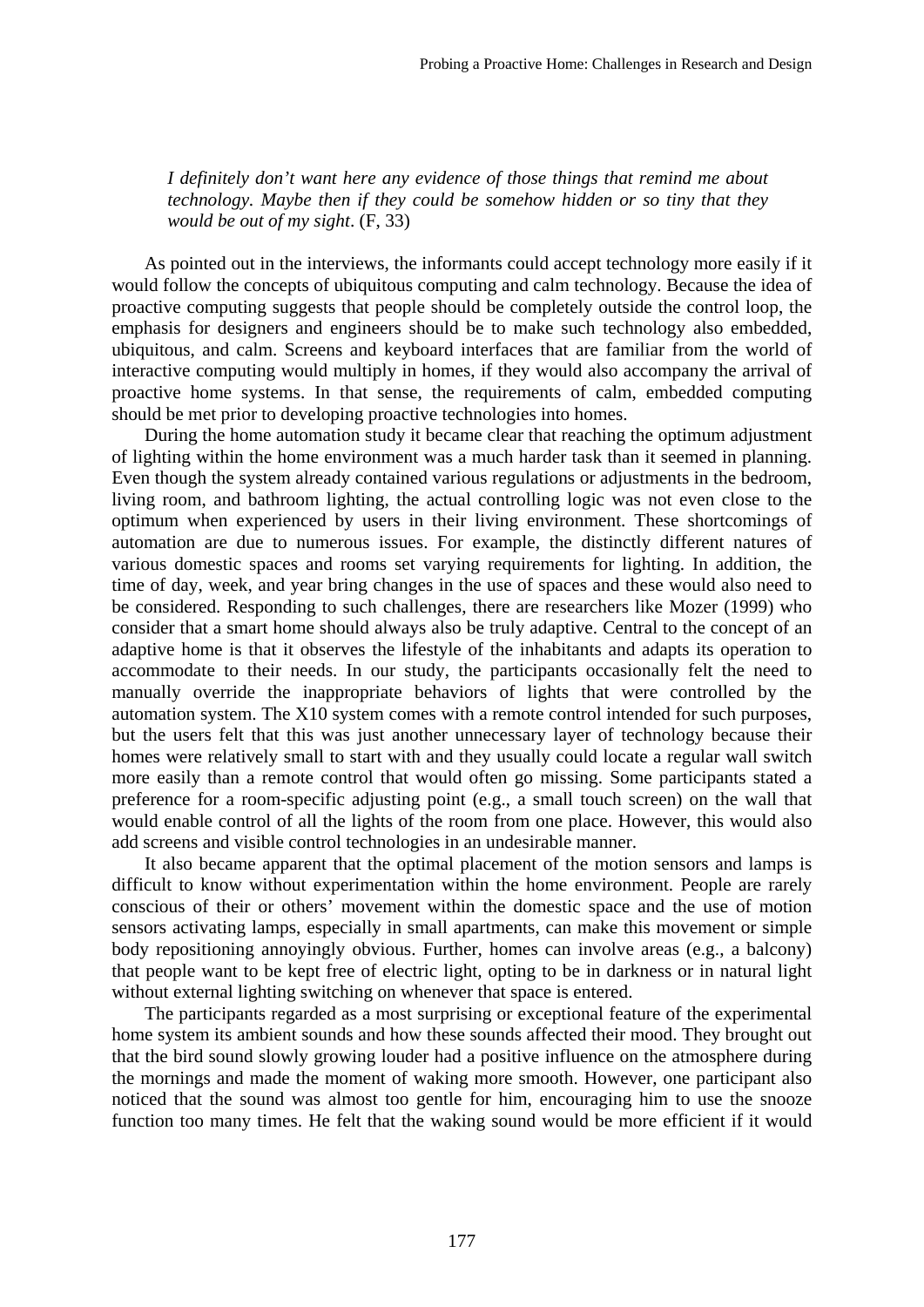include some sort of abrupt, irritating effect in the end. In regard to the retiring routine, some felt it annoying that they had to input the time for going to bed in advance, whereas others did not find any problem in it. The test setup also had the effect of imposing the same sleeping rhythm to all family members, which might have been experienced as a nuisance by some. In any case, the sounds were considered the elements that most changed the experience of the home during the test period.

 As a method, the prototype testing in people's homes succeeded well in elucidating the user experiences, both in the case of the decibel lamps and the home automation system. Because the test period lasted at least one week, the prototypes started to become more or less a part of daily life and, in this sense, the experiences and attitudes towards them were not so much dictated by the first impression any more. We noticed that introducing a foreign element into a home interior helped make more visible the often elusive and ill-articulated dimensions of home life and domestic settings. Moreover, while living with the prototypes, some informants changed their views on smart technologies and concluded that intelligent home technologies in fact do not need to be something radically different from their contemporary homes. Even simple lamps equipped with motion sensors can provide new experiences that reframe what constitutes a smart home.

 In general, one should note that the user-centered study of proactive computing has its challenges. First, setting up a larger scale proactive system for the home environment presents substantial technological challenges since no commercial solutions are available to support complex or adaptive functionalities. Second, making these designs user centered often requires users' involvement to the degree that it may appear contrary to the basic philosophy of proactive computing, which aims to get humans out of the loop (Tennenhouse, 2000). There are no patent solutions for these and other such challenges at the moment, and we need more research that presents and tests models of life with humans and technological agents coexisting and cooperating in various combinations.

## **Approaches to Smart Home Design**

The results presented next were produced by analyzing simultaneously the scenario study's data about the smart home concept and the interviews conducted after the test of home automation prototype. The two households involved in the home automation study participated also in the scenario study that was conducted the year before. During this process, different responses emerged when these people discussed the functionalities of smart home systems first in theory and then assessed the acceptability and suitability of such systems for their own homes in practice. In the scenario study, the product concepts of proactive computing were represented as sketchy drawings illustrating use situations or functions of technology. Thus, those visual scenarios did not employ designated users or a linear narrative form. We presumed that this kind of open-ended and flexible implementation of the scenarios would enable people to better imagine uses of new applications in their own lives (Soronen & Kuusela, 2005).

 The participants emphasized that they wanted to keep control of their domestic spaces regardless of the conveniences the new proactive technology would make available. This sense of control was related to their sufficient awareness of the functionalities of the proactive systems. The border between a sense of control and obtrusiveness seemed to be a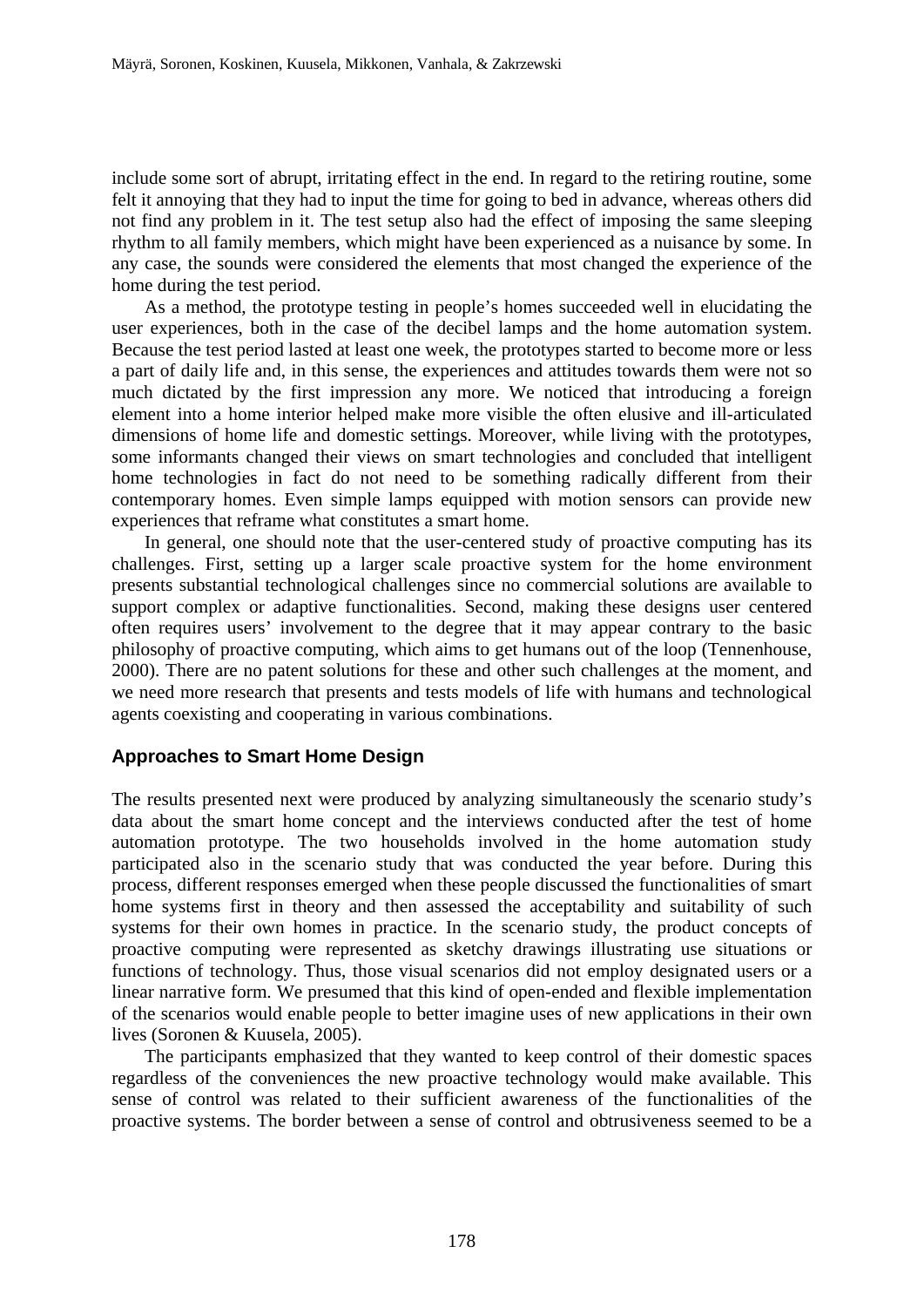fine line, with the participants more highly valuing tranquility in their homes. In this sense, tranquility did not mean that it should be quiet at home but rather that the domestic space was represented as an area where one was able to be at one's leisure without worries about the technical infrastructure of the home. Tranquility was also related to a pleasing and wellplanned interior decor. Although many participants liked the idea that domestic technology would be hidden under surfaces and inside furniture, some emphasized that they would not want to be reminded by the system's workings, that they were living in a home surrounded by invisible technologies. This concern was directed at the idea of the homedweller as the active participator or decision-maker in the smart home environment all the time (see also Jokinen & Leppänen, 2005). On the other hand, human-like features, such as a speech user interface, were typically felt as making the home system too active and simultaneously decreasing the dweller's control over the living environment.

 As we expected, the participants were most wary of proactive technologies that make decisions on their behalf, primarily because they felt the possibility for misinterpretations was very high. Many participants emphasized that it is almost impossible that any computing technology would be able to presume their state of mind or the activity they want do next (Soronen & Kuusela, 2005). The participants claimed that in order for these technologies to be acceptable, it should be possible to switch off the proactive system whenever needed or desired. They were also concerned about the accessibility of user support and help desk services after these systems have been introduced, large-scale, to the consumer market. Thus, the smart home was perceived as a rather big computer affecting the home rather than a place where one could live. Frustrations and problems they had encountered previously in the PC world evoked doubts that the home would work any better than a typical computer. In summary, this common view holds that the smart home is regarded as an unstable and obtrusive technology that one cannot trust in and control, feelings they currently do not have in a home free of smart technologies.

 This view of smart homes could be related to the implicit notion that the interior of a smart home has a specific appearance. A few participants referred to the popular conception of the smart home full of flashing lights, small screens, and an interactive wall. A common notion of the smart home as an environment that looks futuristic, ascetic, cold, and too technical (see Leppänen, 2001) leads easily to the presumption that one cannot organize and freely change the domestic order because of the embedded computing technology. The approach was based on the idea that a smart home cannot look nice and be cozy, and that the technology inside a home constrains the interior decor. In this sense, the smart home technologies are perceived as the opposite of coziness, which is expressed by a particular look and feel of furnishings, color schemes, textures, and their physical comfort (see Garvey, 2003). This approach was seldom mentioned explicitly although some participants said that it is difficult to imagine invisible smart technologies embedded within the furniture and surfaces similar to those in their contemporary domestic environment.

*Somehow… I think the home is just for the human, and to me this means that there are perhaps some candlelight and wooden materials, and softness [...]. But of course it can be that my notion [of technology] is a little bit stereotypical because apparently the technology doesn't have to look as hard and glossy and steel-like. It can probably be something else also.* (F, 33)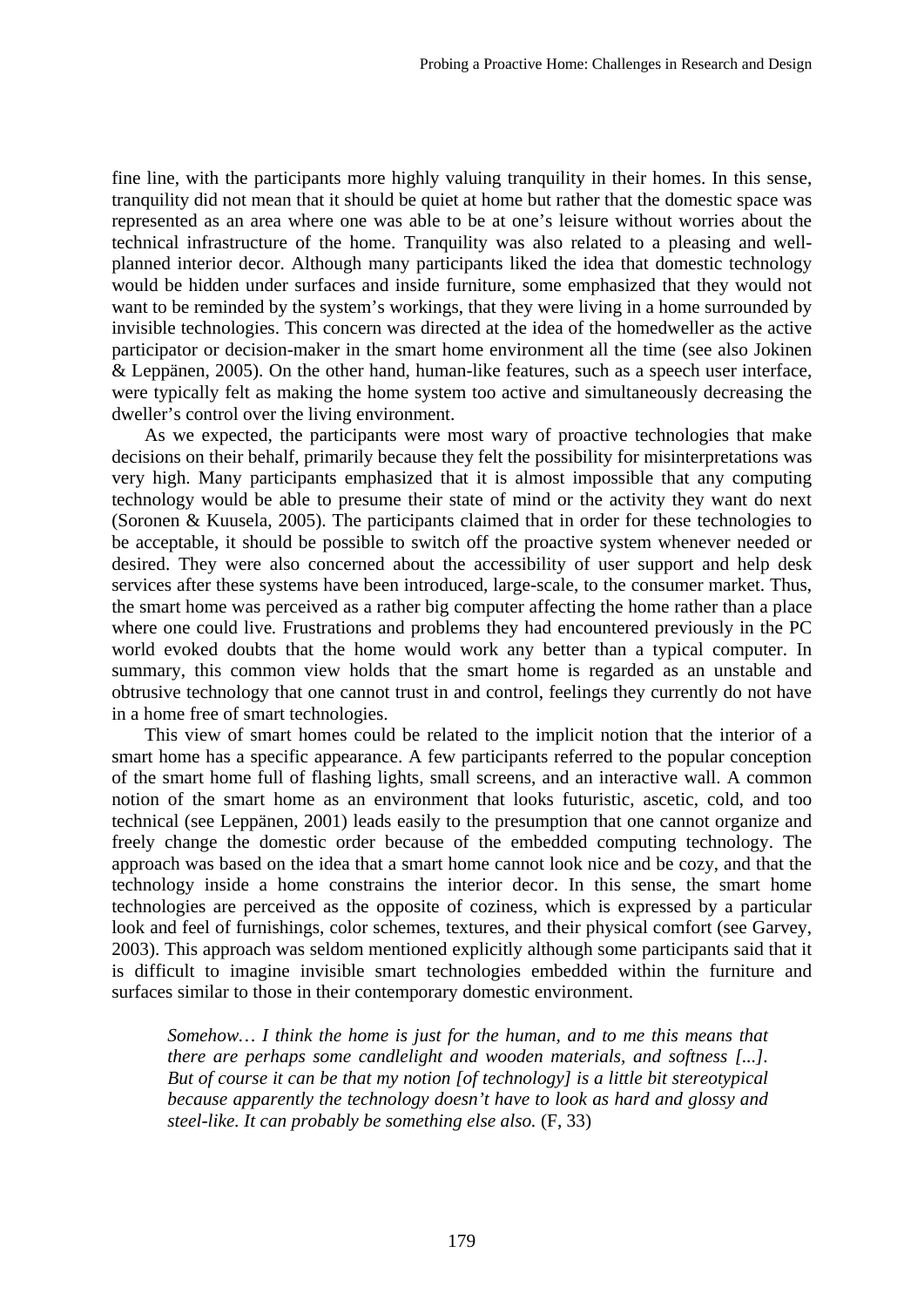Thus, people presupposed that the functionality of smart technology embedded within the domestic environment is in some way reflected in the appearance of the home interior. Usually this meant that the smart home was conceived with features that are familiar to people from current media technologies. From a design perspective there appears be a substantial challenge in how to communicate to the users of smart homes the fact that familiar domestic objects (sofas, pillows, tables, walls, floors, etc.) have some new, technology-induced affordances and control functions (Kuusela et al., 2005).

 Another common attitude among the participants was that a smart home would make life easier. Most of the participants claimed a willingness to live in homes that facilitate or automate some predefined chores or routines. For instance, waking was seen as a fairly regular routine during the weekdays, and was seen as a process that could be automated more. In the scenario interviews, almost every participant hoped for a system that could increase light gradually, simultaneously playing pleasant music (replacing the now common bleep of an alarm clock), and that would have coffee or tea ready for them by the time they are awake. However, differences emerged when the informants started to assess whether or not the curtains should open automatically before or during the waking period. From these comments, we can see the smart home technologies were regarded as making some dull routines more pleasant while increasing the flexibility of information and communication technologies around the house. An underlying idea was that smart home technologies enable enjoyment and conveniences that facilitate domestic life. This approach also involved the evaluation of the smart home as something luxurious, an unreachable fantasy that is nice to dream about but impossible to obtain for most people.

 One negative association that informants attached to the smart home was the belief that it could make people lazier. Some of the participants remarked that smart home technologies can lead to people's increasing helplessness by weakening their memory, thinking, and other faculties that are related to actions carried out while at home. They assumed that smart home technologies would involve many automated functions that would make decisions on behalf of the occupants or remind them about things they should do next, and all this would change negatively how the home environment currently encourages human initiative, reflection, and action and, in other words, make the people lazy. This line of thinking was based on an idea that when people become used to life surrounded by smart home technologies, their functional modes and mental capacities will become reduced. It should be noted that this view can be linked to the concept of technological determinism (Chandler, 1995), which suggests that technology inevitably influences humans, because people will adjust themselves to the new features and behaviors suggested by smart technology.

 These above-mentioned approaches to smart homes emerged from almost every interview conducted during scenario and home automation study phases. They could be read as commonly recognizable conceptions that contemporary Finnish people interested in new technology used explicitly or implicitly as associated with the smart home. It was typical that the participants brought out both negative and positive sides of a smart home. Although all of these attitudes were identifiable in the informants' conversations, it did not mean that they always agreed upon all of the points included in the discussion above. Some participants brought out particular situations and exceptions that questioned the dominant perception. They also wanted to stress that the effects of new technology are often complex and some generally shared notions concerning forthcoming technology can change after personal experience.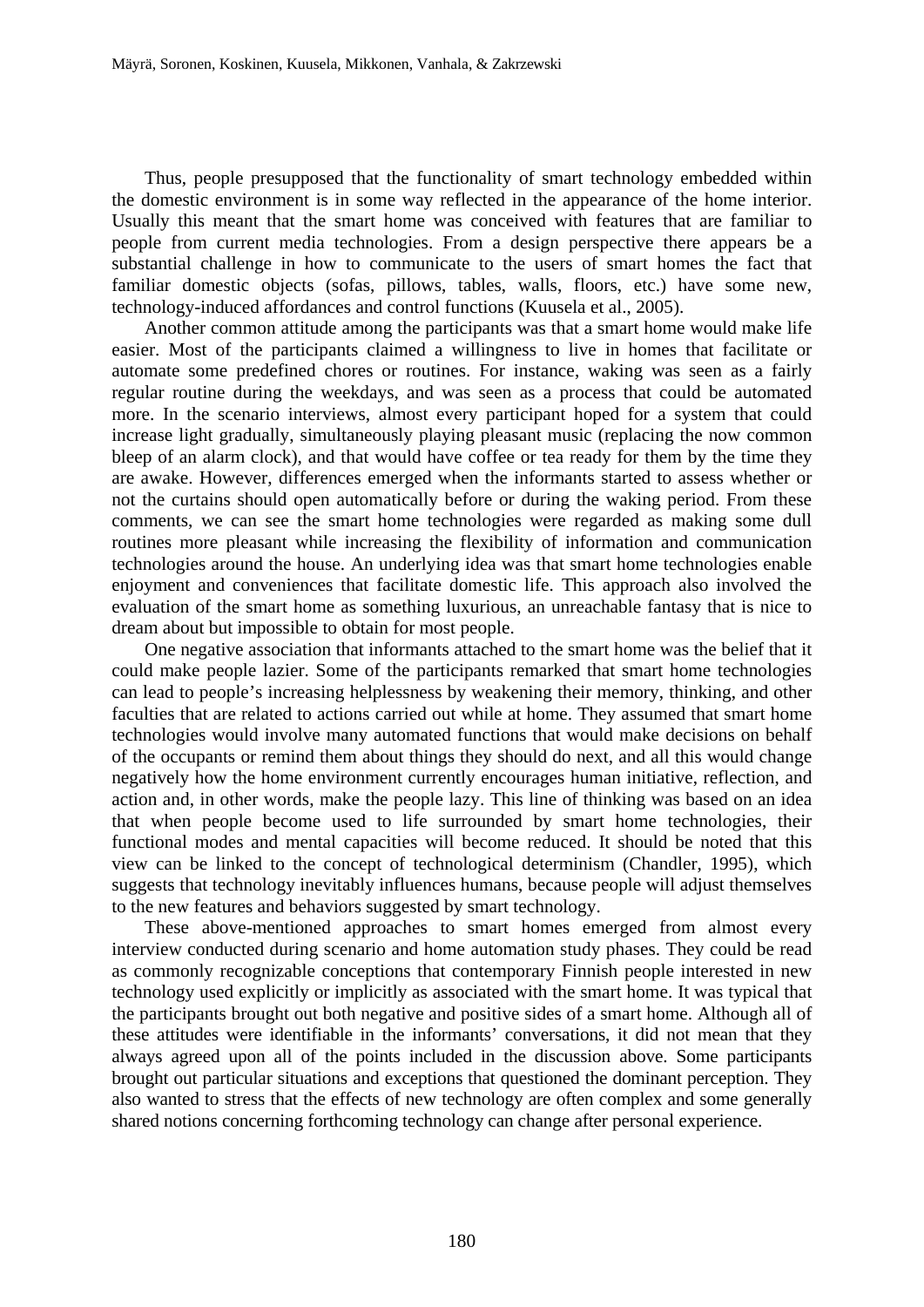If people adopt and purchase proactive domestic technologies, it is evident that it will change their domestic lives. But it is equally likely that people will modify the technologies, domesticating them into their homes and innovating new uses for them. Commonly, the smart home is understood as a mixed-use environment in which residents still have some visible terminal devices. When discussed from the perspectives of calm and embedded technology, which means that computing resources are distributed and hidden in microprocessors within domestic appliances and furniture, the idea of a smart home seems to be more easily accepted among users. They are, after all, already living with numerous, ever-increasing variations of home electronics, and can tolerate their presence to a certain degree. However, people also have pieces of furniture that they want kept free of any embedded technology. For example, some participants mentioned rustic style furniture or antiques as artifacts that they would not want spoiled with embedded computing technology. The invisibility of electronics, in itself, does not make the home environment calm if issues such as furnishing preferences, household compositions, or social use contexts are not sufficiently considered.

# **THE MAIN FINDINGS: FACING THE CHALLENGES OF PROACTIVE TECHNOLOGY IN HOMES**

The methodology of this research already has provided beneficial lessons: Setting the home as the context for research and maintaining a long-term contact with the informants through various iterations of research create fruitful environments for interdisciplinary research and innovation. On the other hand, the selected methods required substantial researcher resources and a wide combination of competencies, as it involved work at the theoretical, methodological, and implementation levels that draw together the strengths of the human sciences, art and design studies, and technology research. The initial set of proactive technology design principles (see Table 1) still appear as valid conclusions, even as we must emphasize that there are common design principles for furniture and other home elements that need to be taken into account, not the least of which is that proactive homes would continue to function in their traditional residential roles. However, the results highlight further challenges that proactive technology faces when being implemented in homes.

 One of the general findings of our research is that the home is a sensitive environment where people often hold rather conservative attitudes towards smart technologies. This can be partly explained by the visions of the smart home technologies in the media and popular culture. The idea of smart home typically is associated with a futuristic and ascetic interior in which display walls and other very visible technical elements dominate the space. Because of that image, it is difficult for many people to imagine smart home technologies that are not intrusive and, to some extent, invisibly embedded within the home interior, changing the look of their contemporary homes in only minor ways.

 On the other hand, people's notions regarding their awareness of a proactive technology's functionality are typically contradictory: Once they have accepted that functionality, they want to maintain full control of their domestic space while simultaneously not wanting to be aware of the constant sensing and gauging actions of the system. In order to increase a sense of control, the system should offer its users some sort of log files for checking what it has done, as well as alternative setup options and installations if users are not satisfied with existing ones.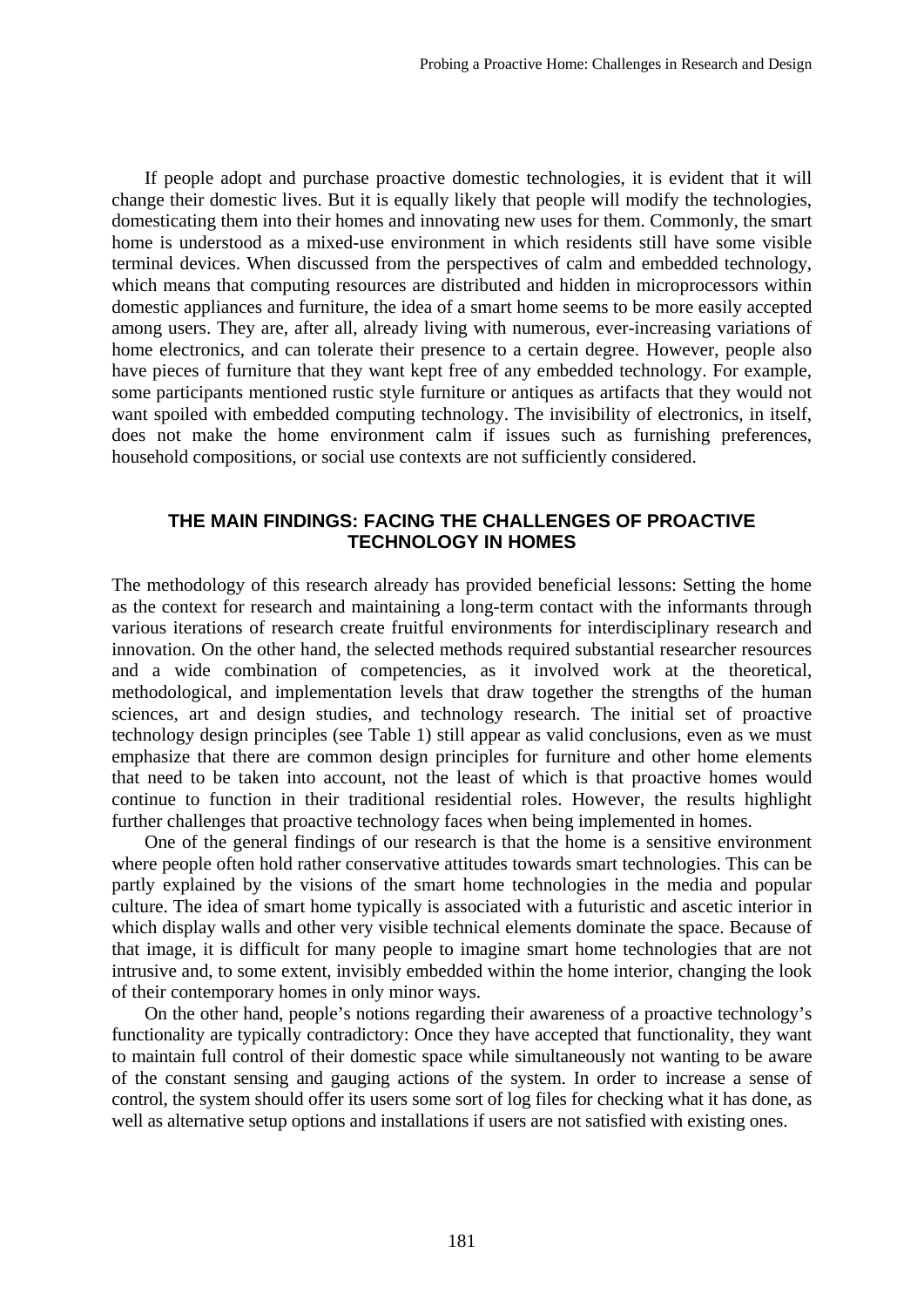Another important finding is that when access to and interfaces for the advanced and internally complex technologies are provided via familiar, comfortable, and reassuring designs, the social acceptability and usability of the technologies in a home context are clearly enhanced. Therefore, domestic technologies with diverse designs must be offered because decor preferences vary. When embedded computing in furniture becomes more common, both the design of the furnishings and the usability of the technologies will be key factors in domestic acceptability.

 One promising research direction that may lead to successful integration of smart technologies in homes is that of animistic decor elements, meaning an approach into future home design where cushions or other soft and familiar home objects are seemingly "brought to life" and given some degree of personality through technological means. As technological systems continue to develop in complexity and start displaying their own initiative and decisionmaking potential, it is very important to enhance their social and psychological acceptability. There is a long tradition of dystopian fictional stories that display the ambivalence and distrust many humans hold towards intelligent machines (Mäyrä, 1999, p. 209). The simple interactions with a smart pillow or other familiar home elements embedded with technologies may offer a necessary counterbalance towards these initial fears or lack of trust.

 Our research appears to demonstrate that the control of lighting and sound with motion or sound level sensors is mostly acceptable, as long as people retain a sense of control over the behavior of technologies in their living environment, in our case via traditional backup interfaces. However, differences in interior spaces and household compositions should always be taken into account when devising functions that are activated by various sensors. For example, in small homes with more than one dweller, lights based on motion sensors can be perceived as obtrusive if they switch on and off too often. Therefore it is beneficial to think carefully about where to place such light functionality and to always test the appropriateness of the locations of sensors and lamps before installing them. Introducing sound sensors to the living environment was also faced with a mixed response. For example, while many families living in apartment buildings liked the idea of having visible information about the sound level of their environment, other families considered sound level information unnecessary and questioned the whole idea of integrating a decibel meter and a table lamp. Of course, there might be much more capable proactive home technologies available in the future to address this area, such as proactive noise cancellation systems. Such developments, again, need their own user-centered studies before they are commercially introduced.

### **CONCLUSION: RESEARCHING FOR THE FUTURE**

The role of smart technology is unlikely to stop its advancement in homes. We believe that as future generations of homeowners become increasingly technologically savvy, they are likely to welcome additional functionalities into their homes. Still, our research uncovered substantial resistance towards smart homes. Our subjects voiced concern about the potentiality of their homes no longer being sites of relaxation and shelter from the world, but rather becoming increasingly complex, needing endless updates, and facing periodic malfunction, causing increasing unreliability and user stress associated with information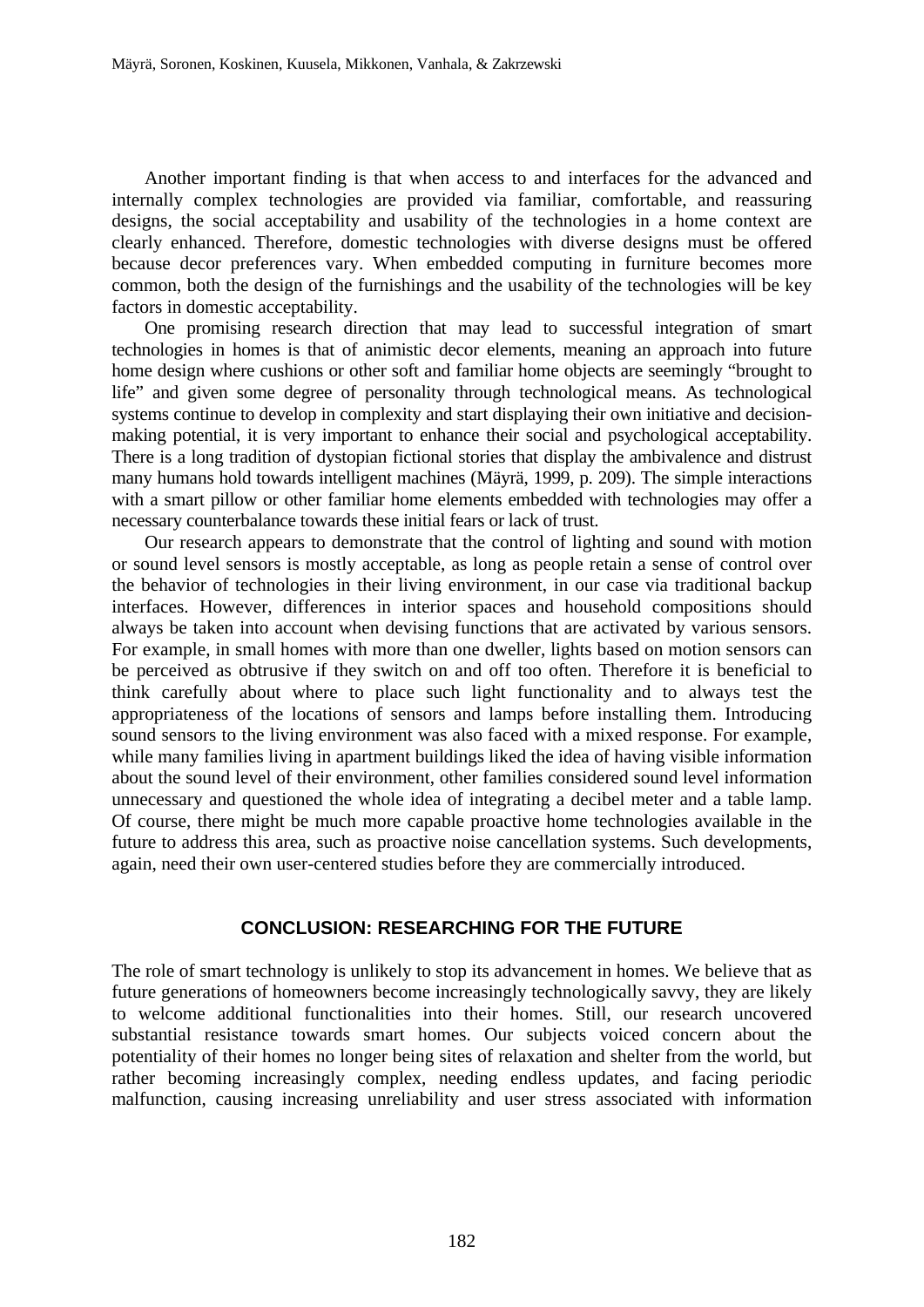technologies. Therefore, the technologically robust, fail-safe, and nonintrusive character of smart home technologies is a key priority.

 We also found that some functionalities in homes are currently more feasible for proactive implementation than others. For example, ambient elements, such as air conditioning, heating, security, and, to a certain extent, lighting and ambient sound, are features that inhabitants have a rather low threshold for delegating to proactive technology's control. However, our informants were skeptical about the potential of smart technology taking a strongly proactive, intention-anticipating role in their personal lives. When a particular real-life situation needs to be interpreted and reacted to in a correct way, even knowledgeable humans such as family members sometimes have problems in deducing the right way to act. Misunderstandings are a common part of human life. Whether people would indeed be able to accept such applications if the technologies actually were accurate in their predictive operations remains for future research to solve. Using a team of professionals operating a specifically rigged house remotely and covertly would be a "Wizard of Oz" approach (Gould, Conti, & Hovanyecz, 1982) into studying human-level intelligence as experienced in a proactive home setting prototype. But this kind of research, of course, would include its own considerable challenges.

 The main derived lessons for research practice focus particularly on the necessity of interdisciplinary collaboration and multiple methodologies if changes to and developments in technologies are investigated. A study that utilizes only interviews as its method, for example, and tries to deduce some conclusions about the acceptability of future technologies from informants who have experienced only current technologies is inherently unreliable. The preconceptions of the subjects and various popular ideas will have a dominating effect on results of such a study. But if human science researchers, designers, and engineers work together to realize some concrete experiences of such future technologies for users, and the users have enough time to live with these technologies and thereby domesticate the prototypes as parts of their lives, then the results will have much more relevance for all parties involved. (For a fuller explanation of the domestication of technology, see Pantzar, 1996, and Silverstone & Hirsh, 1992.)

 The subject of proactive technology has proved to be a complex and controversial issue to study. Methodologically, it was challenging to investigate because the phenomena needed are indisputably intelligent services that would be able to deduce human needs and intentions and thereby genuinely anticipate and take action in a proactive manner on our behalf. Yet, most of these intelligent services remain beyond the capabilities of current state-of-the-art information technologies. Rather than attempting to implement such highpowered computational systems, the research goal here was focused on the human interface and coexistence of humans and "living" technologies in the context of real homes. Embedded processors, sensors, and network capabilities were applied to everyday objects such as pillows, lamps, and alarm clocks in order to learn more about the acceptability of various smart functionalities, the relation between design and technology within a home context, and about the applicability of our methodology. From a research angle, the results appear promising, and apparent benefits are to be gained by involving real users in the different stages of a research process, both as informants and codesigners, by inviting and eliciting their ideas for the potential applications of emerging technologies. The combination of cultural probes, scenario studies, minidesigns, and implemented prototype systems provided the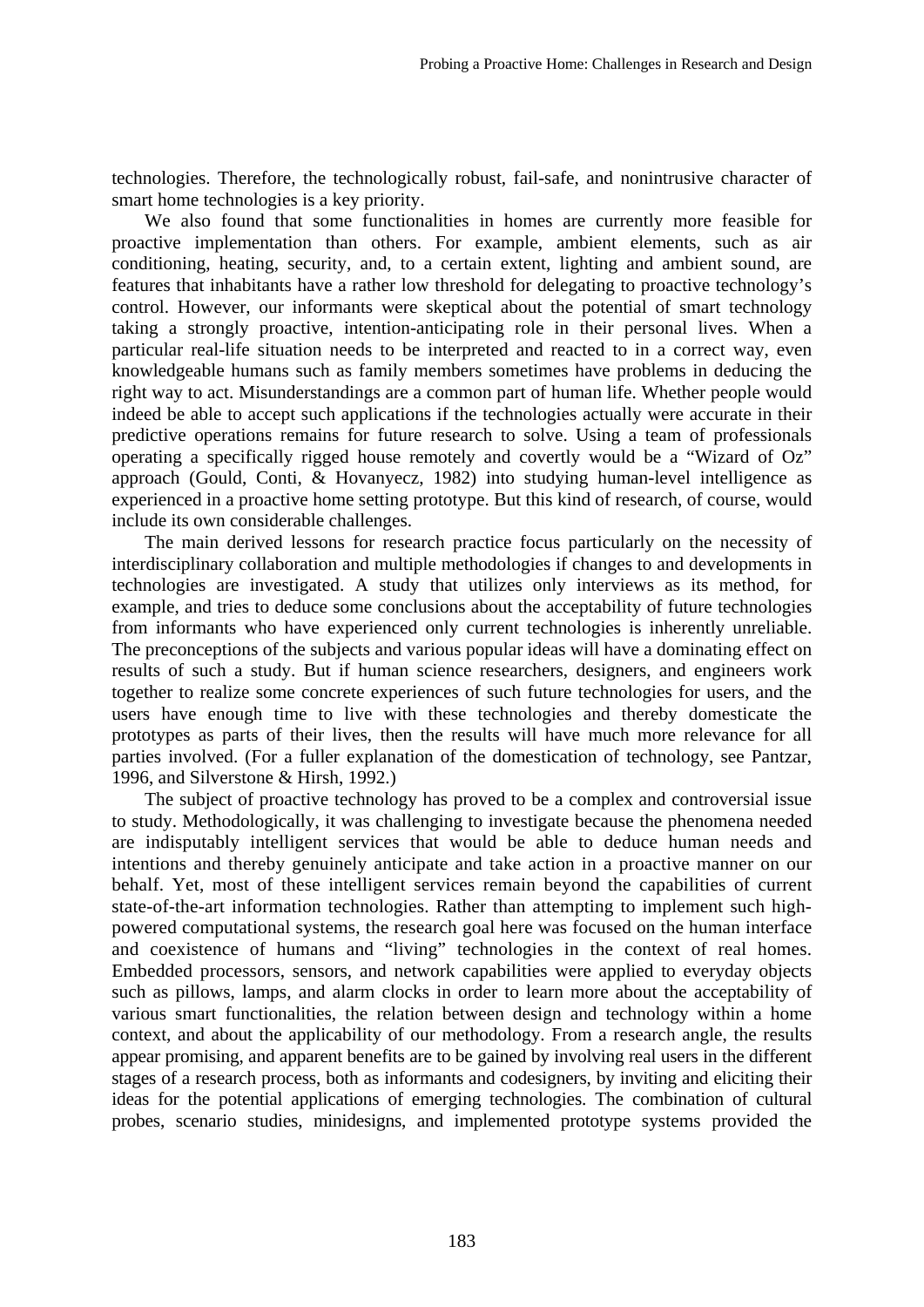interdisciplinary research team with a suitably wide set of tools from which to derive rich data and to build the basis for knowledge and theory formation.

 For a developer or designer of smart technology, the lessons of this research particularly focus on the proactive home technology design principles and their underlying case studies that we have created during our research. It would be most welcome to see examples of industry approaches where the users' key priority of "feeling homey" that we have reported here are implemented as the driving principle for smart home designs. A different kind of finding is derived from a more action-research-oriented angle. As the informants became more familiar with the opportunities offered by contemporary home technology during their participation, one family actually decided to purchase and install a home automation system. Thus, in at least one case, the participation in research led to changes in informants' lives. In more general terms, the increasing speed of the development and complexity of home automation and electronics has raised an apparent need for a "home technology consultant," who would help people to make informed decisions, based on their unique needs, about which technologies would be genuinely valuable in their case.

 There is also a level of "techno-politics" that can be derived from this research, which concerns most directly the decision and policy makers. Contemporary citizens are in sharply unequal situations concerning the marketing and availability of home automation and proactive technologies. The possibility exists that, without public discussion and proactive measures by means of recommendations or even regulations, there might be developments that are either unethical or provide various groups in society unequal opportunities for taking advantage of technology's benefits. There has been active interest and encouragement from public research policies towards technical and commercial exploitation of opportunities opened up by ambient intelligence and advanced computer systems. Our research points out how important it is to listen to actual users, both on the technological and regulatory levels, regarding the development of new technology, and involve them when deciding on the directions and uses of these technologies for the future. The consequences, after all, are going to influence everyone in the society.

### **ENDNOTES**

2. The lamp is a model from IKEA, an international chain of home furnishings.

 $\overline{\phantom{a}}$ 

3. X10 home page (2006). Downloaded August 24, 2006, from http://www.x10.com.

### **REFERENCES**

<sup>1.</sup> Quotations are cited with the informant's gender and age. All interviews were conducted in Finnish with native-speaking Finns. Informants' quotes have been translated into English by the authors.

<sup>4.</sup> MisterHouse home page (2006). Downloaded August 24, 2006, from http://www.misterhouse.net.

<sup>5.</sup> Perl is a programming language that has become particularly popular in implementations of different Internet services; see http://www.perl.org/about.html.

Baillie, L., & Schatz, R. (2006). A lightweight, user-controlled system for home. *Human Technology*, *2*, 84– 102. Retrieved August 24, 2006, from http://www.humantechnology.jyu.fi/articles/volume2/2006/baillieschatz.pdf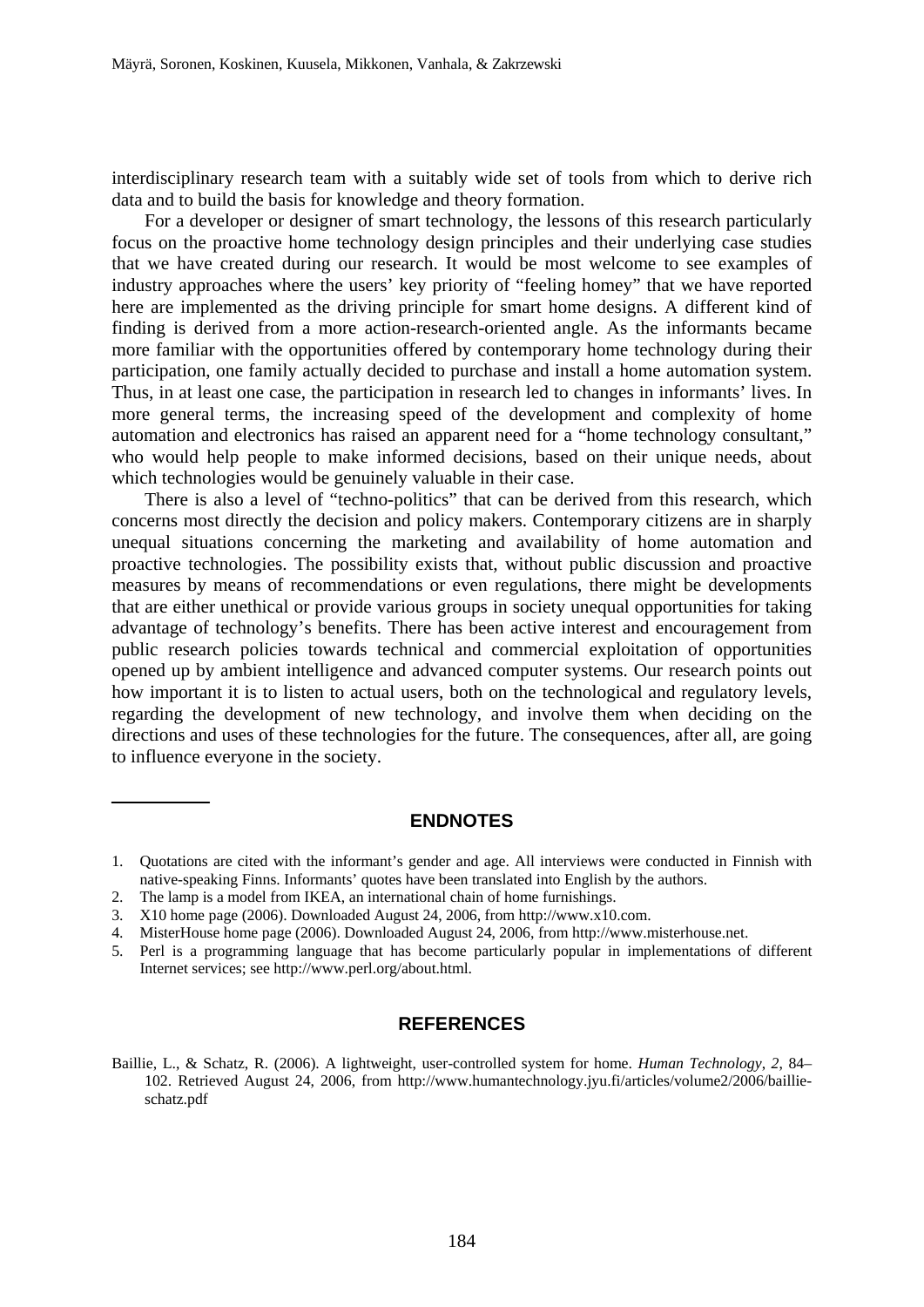- Bell, G., Blythe, M., & Sengers, P. (2005). Making by making strange: Defamiliarization and the design of domestic technologies. *ACM Transactions of Computer-Human Interaction*, *12*, 149–173.
- Buchenau, M., & Suri, J. F. (2000). Experience prototyping. In D. Boyarski & W. A. Kellogg (Eds.), *Proceedings of the conference on Designing interactive systems: Processes, practices, methods, and techniques* (pp. 424–433). New York: ACM Press.
- Chandler, D. (1995). Technological or media determinism. Retrieved October 3, 2006, from http://www.aber.ac.uk/media/Documents/tecdet/tecdet.html
- Cockburn, C., & Ormrod, S. (1993). *Gender and technology in the making*. London: Sage Publications.
- Consumer Electronics Association [CEA]. (2006). Retrieved August 24, 2006, from http://www.ce.org/Research/Sales\_Stats/275.asp
- Dewsbury, G., Taylor, B., & Edge, M. (2001). Designing safe smart home systems for vulnerable people. In R. Proctor & M. Rouncefield (Eds.), *Dependability in healthcare informatics,* Proceedings of the First Dependability IRC [Interdisciplinary Research Collaboration] Workshop (pp. 65–70). Lancaster, UK: Lancaster University.
- Disappearing Computer, The. (2002-2003). Retrieved August 24, 2006, from http://www.disappearingcomputer.net/
- Edmunds, A., & Morris, A. (2000). The problem of information overload in business organisations: A review of the literature. *International Journal of Information Management*, *20*, 17–28.
- Edwards, K., & Grinter, R. E. (2001). At home with ubiquitous computing: Seven challenges. In G. D. Abowd, B. Brumitt, & S. A. N. Shafer (Eds.), *Ubiquitous Computing 2001* (pp. 256–272). Berlin, Germany: Springer-Verlag.
- Garvey, P. (2003). How to have a "good home": The practical aesthetic and normativity in Norway. *Journal of Design History*, *16*, 241–251.
- Gaver, B., Dunne, T., & Pacenti, E. (1999). Cultural probes. *ACM Interactions*, *6*(1), 21–29.
- Gould, J. D., Conti, J., & Hovanyecz, T. (1982). Composing letters with a simulated listening typewriter. In *Proceedings of ACM CHI'82* [Human Factors in Computing Systems Conference] (pp. 367–370). New York: ACM.
- Habermas, J. (2004). *Knowledge and human interests*. (J. J. Shapiro, Trans.). Oxford, UK: Blackwell. (Original work published in 1968)
- Harper, R. (Ed.). (2003). *Inside the smart home*. London: Springer.
- Intille, S. S. (2002). Designing a home of the future. *IEEE Pervasive Computing*, *1*(1), 80–86.
- Jokinen, M., & Leppänen, S. (2005). Älykäs koti: Utopiaa vai arjen ihme? [Intelligent home: Utopia or everyday miracle?] In A. Kasvio, T. Inkinen, & H. Liikala (Eds.) *Tietoyhteiskunta: Myytit ja todellisuus* (pp. 205– 225). Tampere, Finland: Tampere University Press.
- Koski, J. T. (2001). Reflections on information glut and other issues in knowledge productivity. *Futures*, 33, 483–495.
- Kuusela, K., Koskinen, I., Mäyrä, F., & Soronen, A. (2005, May). A metamorphosis of the home: Proactive information technology as a design challenge. Paper presented at the 2005 Nordic Design Research Conference, Copenhagen, Denmark. Retrieved August 24, 2006, from http://www.tii.se/reform/inthemaking/files/p43.pdf
- Leppänen, S. (2001). Kodistako älykäs? [Home to become intelligent?] In *Digitalisoituvan viestinnän monet kasvot* (pp. 113–131). Teknologiakatsaus 118. Helsinki, Finland: Tekes, National Technology Agency.
- Mäyrä, F. (1999). *Demonic texts and textual demons: The demonic tradition, the self, and popular fiction*. Tampere Studies in Literature and Textuality series. Tampere, Finland: Tampere University Press.
- Mäyrä, F., & Koskinen, I. (Eds.). (2005). *The metamorphosis of home: Research into the future of proactive technologies in home environments*. Studies in Information Sciences series. Tampere, Finland: Tampere University Press.